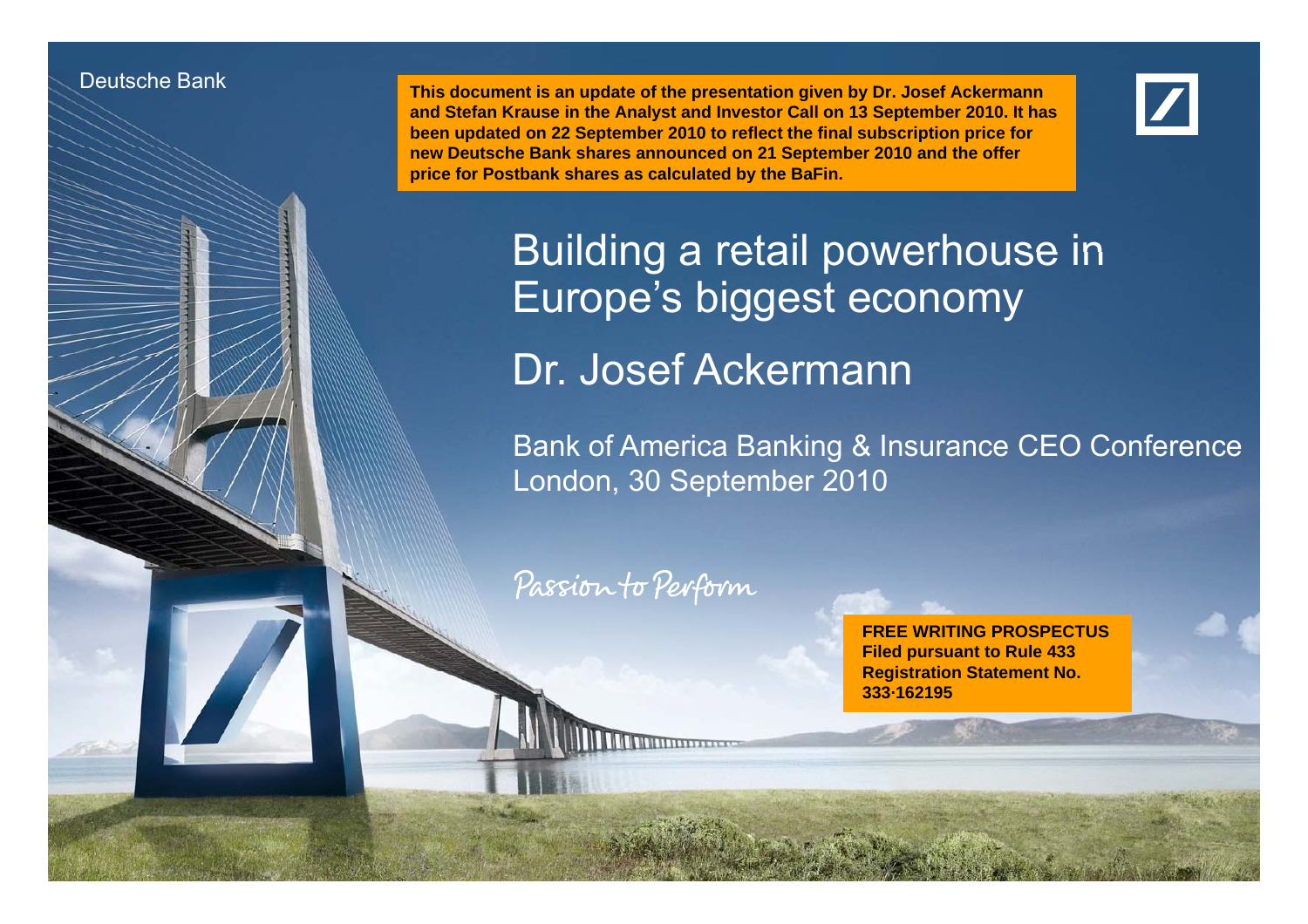# Key terms of transactions



| Voluntary public tender offer                                     | Rights issue                                                                                                          |  |
|-------------------------------------------------------------------|-----------------------------------------------------------------------------------------------------------------------|--|
| Offer price: 3-month volume-weighted<br>average price (EUR 25.00) | Gross proceeds: EUR 10.2 bn<br>(committed)                                                                            |  |
| Offer period expected to start in early<br>October                | 2:1 (old:new) subscription ratio                                                                                      |  |
| Deutsche Bank aims to consolidate<br>Postbank after settlement    | Full dividend entitlement for 2010                                                                                    |  |
| Current stake held by Deutsche Bank:<br>29.95%                    | Subscription period until 5 October 2010                                                                              |  |
|                                                                   | Use of proceeds: Mainly to cover capital<br>consumption from Postbank conso-<br>lidation, and to support capital base |  |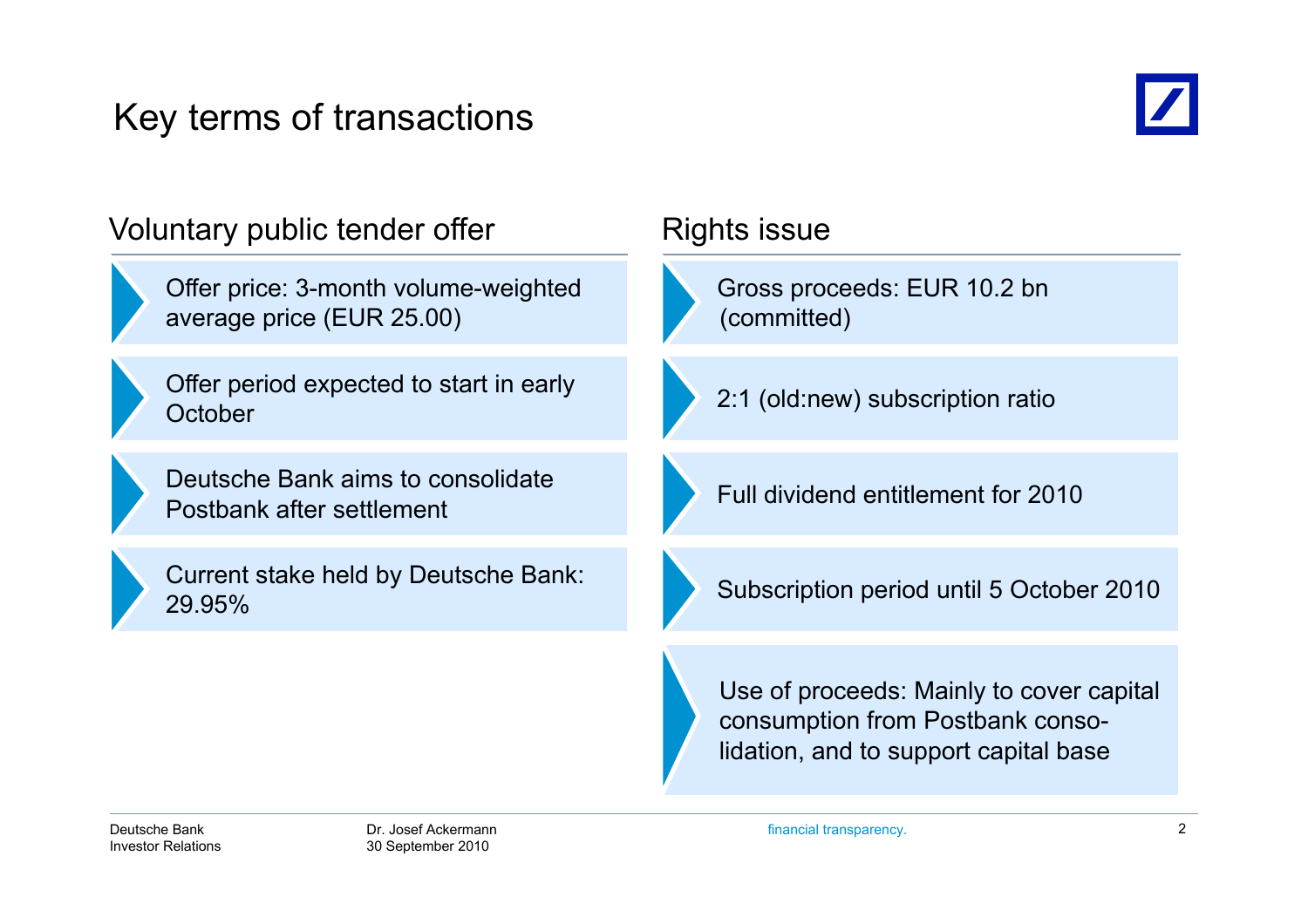

# Financial impact: Key data

|                | Based on 2Q2010 and methodology explained on page 15                                                                                                                                                                                                                                                                                                                                                                                                                                                                       |
|----------------|----------------------------------------------------------------------------------------------------------------------------------------------------------------------------------------------------------------------------------------------------------------------------------------------------------------------------------------------------------------------------------------------------------------------------------------------------------------------------------------------------------------------------|
| Profitability  | Ambition level of combined pre-tax profit for PBC / Postbank at EUR > 3 bn<br>EUR 1 bn of targeted run-rate synergies p.a. identified so far<br>Targeted restructuring cost of EUR 1.4 bn<br>Intent to consolidate triggers a EUR (2.3) bn revaluation of current stake and<br>mandatory exchangeable through P&L in 3Q2010<br>On balance, our assumptions <sup>(1)</sup> still support EUR 10 bn pre-tax profit target for 2011 <sup>(2)</sup> ;<br>from today's perspective, the acquisition does not change this target |
| Capital        | Tier 1 capital ratio post capital increase and acquisition expected to be at 11.7%<br>(core Tier 1 ratio at 8.1%) <sup>(3)</sup> , before 2H2010 retained earnings <sup>(4)</sup><br>Medium-term Tier 1 capital relief potential from divestments, further de-risking at<br>Deutsche Bank and run-off of non-customer assets at Postbank<br>Maintain our Tier 1 ratio target of at least 10%, subject to adjustment once new capital<br>regime in place                                                                    |
| <b>Funding</b> | Adding EUR 93 bn to create combined retail deposit base of EUR $\sim$ 260 <sup>(5)</sup> bn                                                                                                                                                                                                                                                                                                                                                                                                                                |

- (1) Some environmental variables are in line with or ahead of our assumptions, others have not yet reached the expected levels, particularly with respect to the normalization of interest rates
- (2) From core businesses, excluding Corporate Investments and Consolidation & Adjustments
- Assumes 21% take-up and is based on methodology explained on page 15
- (4) EUR (2.3) bn revaluation impact of current stake and mandatory exchangeable in 3Q2010 is already reflected in expected capital ratios
- (5) Includes EUR 50 bn from Deutsche Bank Private Wealth Management and excludes business clients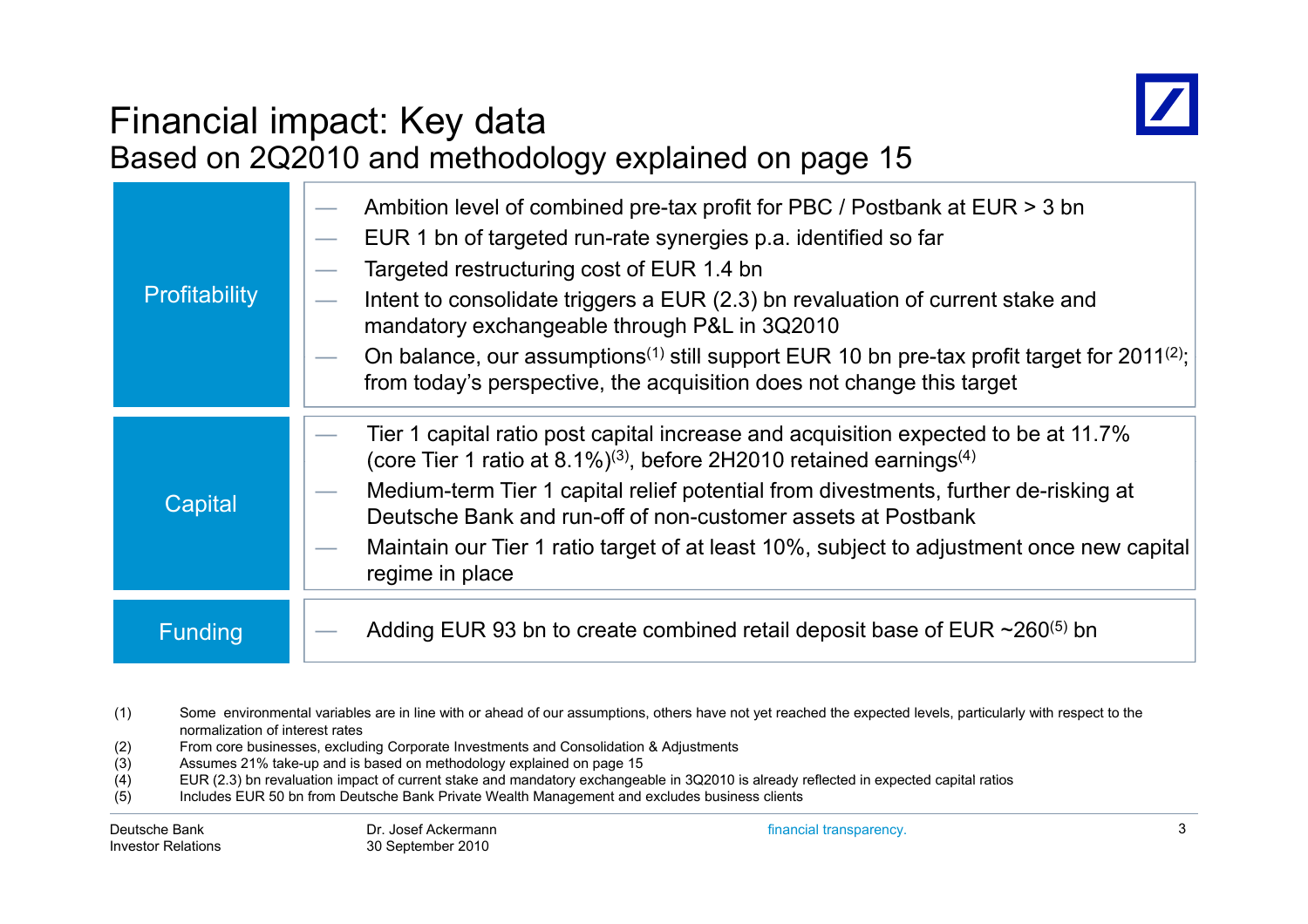# Setting the stage



| <b>Executing on</b><br><b>Management</b><br>Agenda<br>Phase 4 | Successful recalibration of CB&S business model<br>- Continued build-up in Asia<br>Successful franchise investments in Germany and Europe: Sal. Oppenheim, parts of<br><b>ABN Amro</b><br>— Postbank will increase earnings capacity of non-investment banking businesses,<br>eventually resulting in equal importance vs. investment banking          |
|---------------------------------------------------------------|--------------------------------------------------------------------------------------------------------------------------------------------------------------------------------------------------------------------------------------------------------------------------------------------------------------------------------------------------------|
| Focus on                                                      | — Healthy macro-economic environment in Germany                                                                                                                                                                                                                                                                                                        |
| home market                                                   | Germany is Europe's largest retail banking market                                                                                                                                                                                                                                                                                                      |
| <b>leadership</b>                                             | - More than 50 years of retail banking experience                                                                                                                                                                                                                                                                                                      |
| Leveraging<br><b>Postbank</b>                                 | Powerful combination of advisory banking (Deutsche Bank) and consumer banking<br>(Postbank)<br>Complementary business propositions allow for distinguished client attraction<br>- Perfect alignment with past acquisitions in Germany (Berliner Bank and norisbank)<br>Enhance cross-divisional leverage of Postbank's extensive distribution platform |
| Deliver value                                                 | Significantly strengthen deposit base                                                                                                                                                                                                                                                                                                                  |
| for                                                           | - Increase scale and achieve synergies                                                                                                                                                                                                                                                                                                                 |
| <b>shareholders</b>                                           | - Potential capital relief will allow for redeployment opportunities                                                                                                                                                                                                                                                                                   |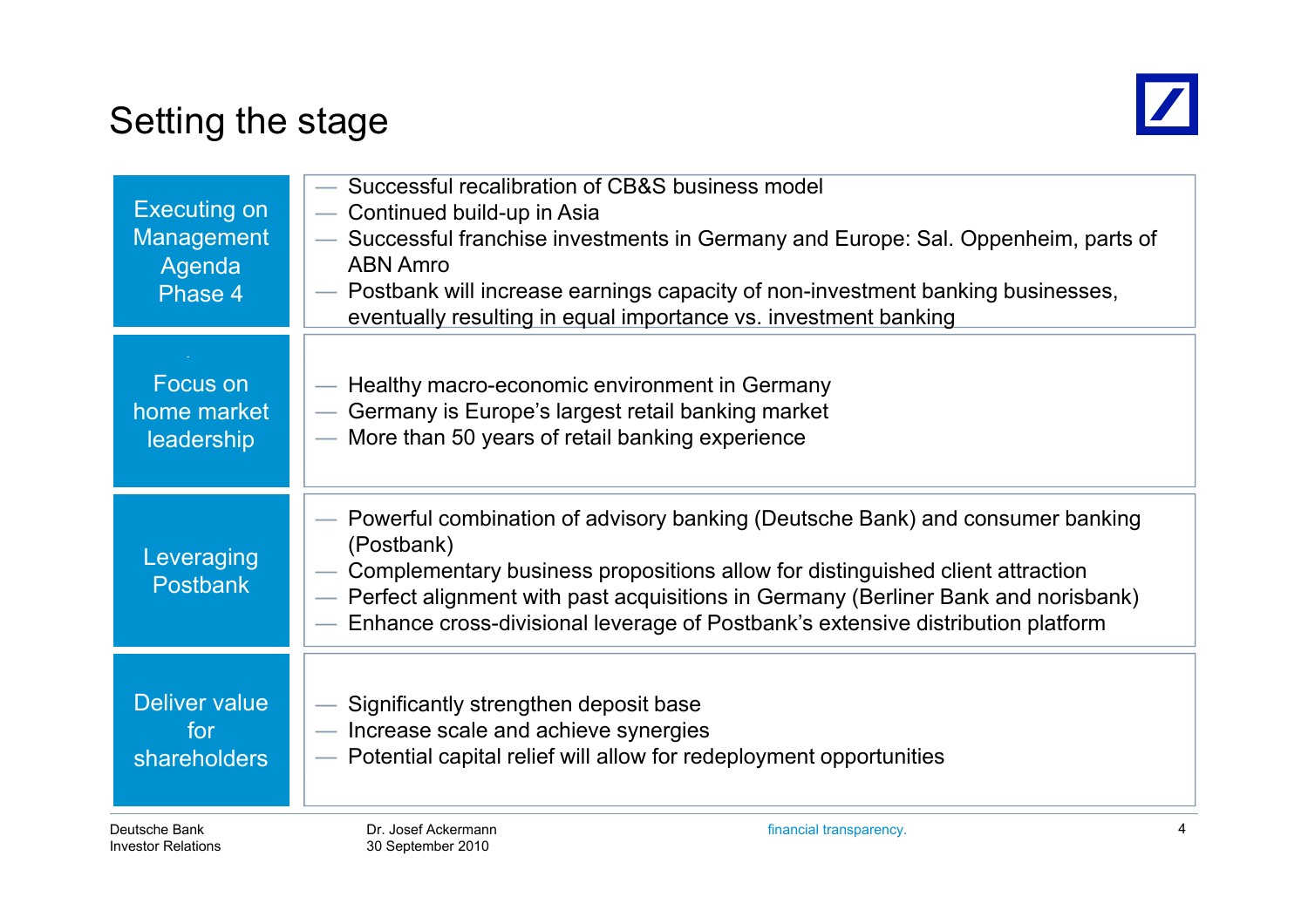

# **1 Executing on Management Agenda Phase 4**

- 2 Transactions and financial impact
- 3 Retail powerhouse in Europe's biggest economy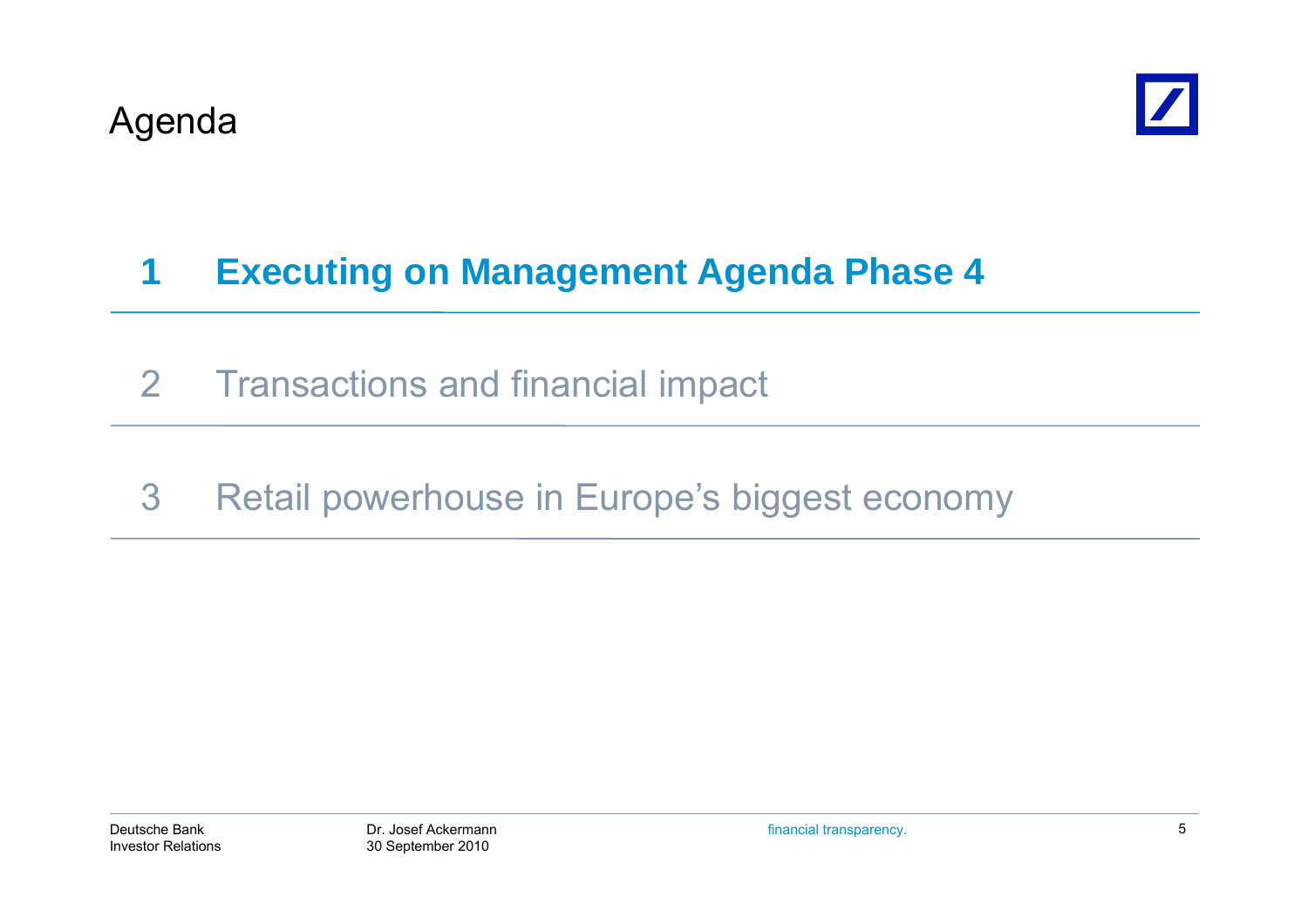We introduced Phase 4 in December 2009 ...



| <b>Management Agenda Phase 4</b>        |                                      |  |  |
|-----------------------------------------|--------------------------------------|--|--|
| $2009 - 2011$                           |                                      |  |  |
| Increase CIB profitability with renewed | <b>Focus on core PCAM businesses</b> |  |  |
| risk and balance sheet discipline       | and home market leadership           |  |  |
| Focus on Asia as a key driver           | Reinvigorate our                     |  |  |
| of revenue growth                       | performance culture                  |  |  |
| Deutsche Bank                           | 6                                    |  |  |
| Dr. Josef Ackermann                     | financial transparency.              |  |  |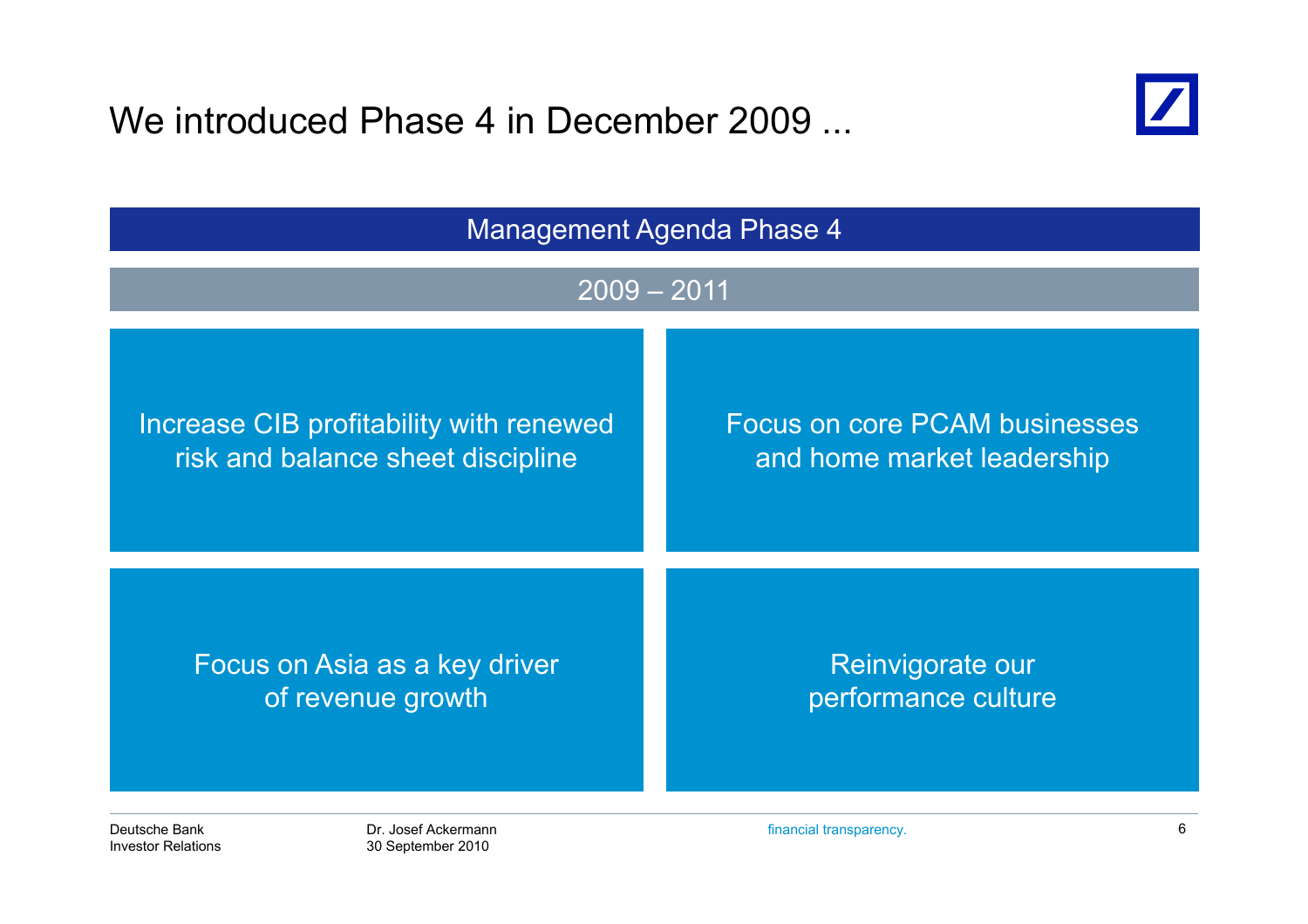# … and we are executing on it



### Phase 4 Agenda

| <b>Increase CIB profitability</b><br>with renewed risk and<br>balance sheet discipline | Successful recalibration of CB&S business model with improved risk-return<br>profile<br>Integration of CIB under single leadership offers significant synergy potential<br>Top 5 position in Dutch commercial banking business through acquisition of<br>parts of ABN Amro |
|----------------------------------------------------------------------------------------|----------------------------------------------------------------------------------------------------------------------------------------------------------------------------------------------------------------------------------------------------------------------------|
| <b>Focus on core PCAM</b><br><b>businesses</b><br>and home market<br>leadership        | - Leader in German private banking after Sal. Oppenheim acquisition<br>— Undisputed retail banking leadership after Postbank acquisition<br>- Significant step towards rebalancing earnings mix                                                                            |
| Focus on Asia as<br>a key driver<br>of revenue growth                                  | Continued build-up in Asia<br>Revenues from the region expected to double from 2008 level <sup>(1)</sup>                                                                                                                                                                   |
| Reinvigorate our<br>performance culture                                                | Realize synergies from CIB integration and Postbank acquisition<br>Roll-out of complexity reduction program<br>$\overline{\phantom{a}}$<br>- Implement value-based management as driver for total shareholder return                                                       |

(1) Refers to Asia / Pacific excluding Japan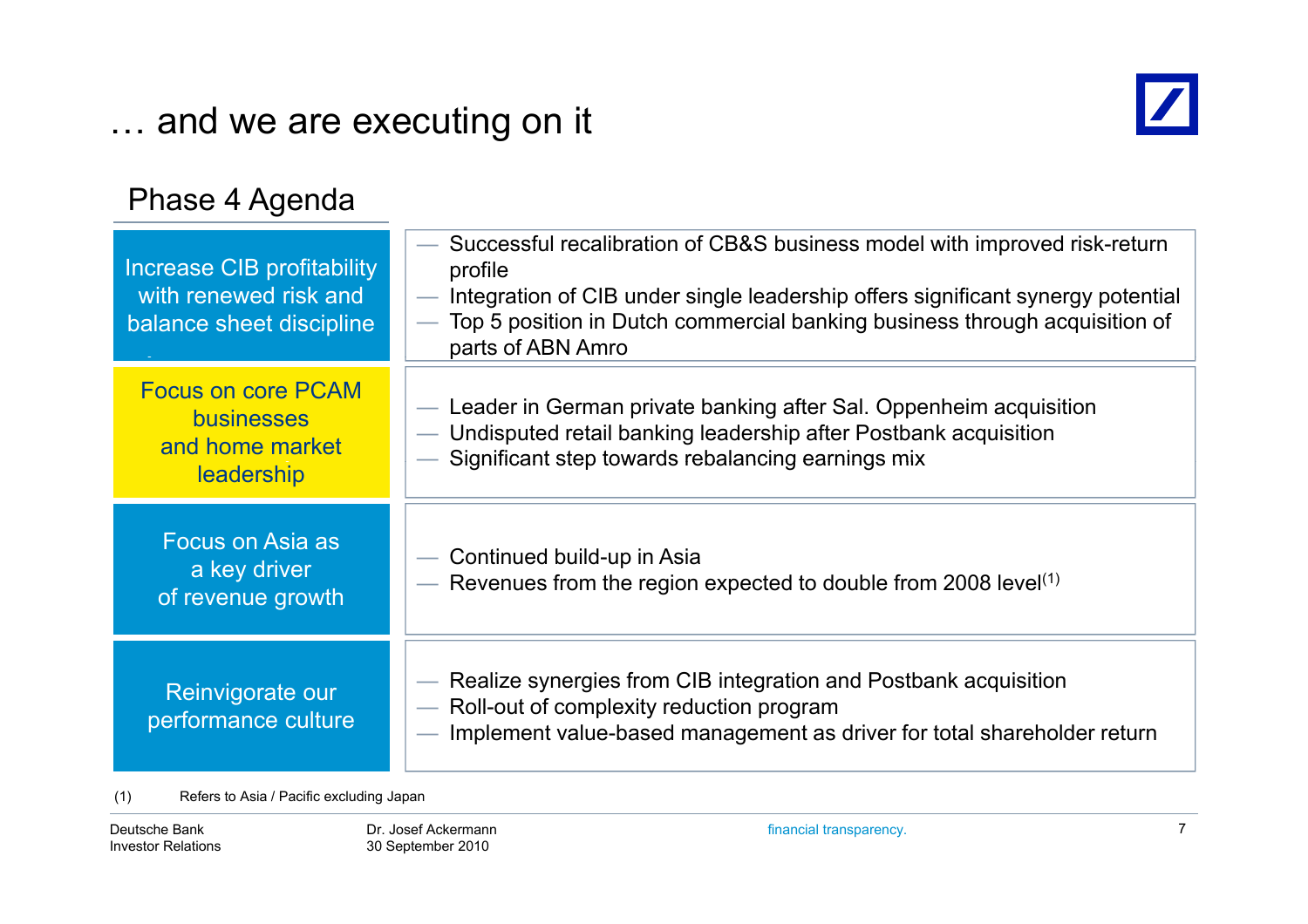# Rationale for Postbank acquisition



| What we get                                      | Customer bank (EUR 121 bn assets) $(1)$ :<br>_everage<br>Large, lean, profitable<br>Run-off<br>- Non-customer bank (EUR 121 bn assets):<br>Large, capital consumptive and less profitable          |
|--------------------------------------------------|----------------------------------------------------------------------------------------------------------------------------------------------------------------------------------------------------|
| Good for PBC                                     | — Become the undisputed leader in German retail banking<br>- Achieve critical mass and close gap to European peers<br>- Realize substantial synergies<br>- Leverage Postbank distribution platform |
| Good for<br><b>Deutsche</b><br><b>Bank Group</b> | — Rebalance earnings mix<br>- Potential capital relief from mid-term run-off of non-core assets<br>— Significant expansion of retail deposit base enhances funding mix                             |

#### Accelerate re-rating of Deutsche Bank

(1) Includes commercial real estate portfolio potentially subject to optimization measures

Deutsche BankInvestor Relations financial transparency. 8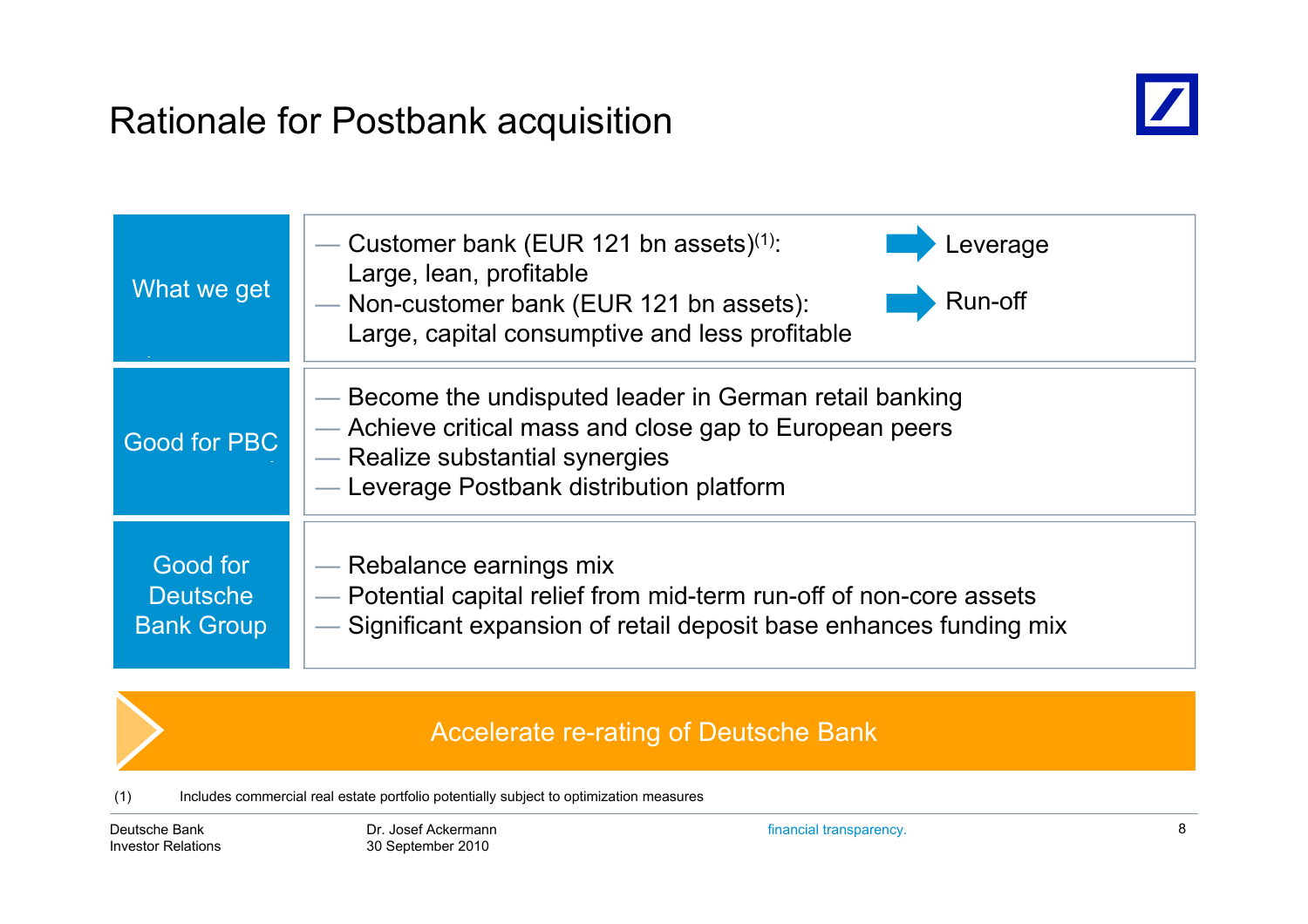# Strategic rebalancing of earnings mix





Corporate Investments (CI)

Deutsche BankInvestor Relations financial transparency. 9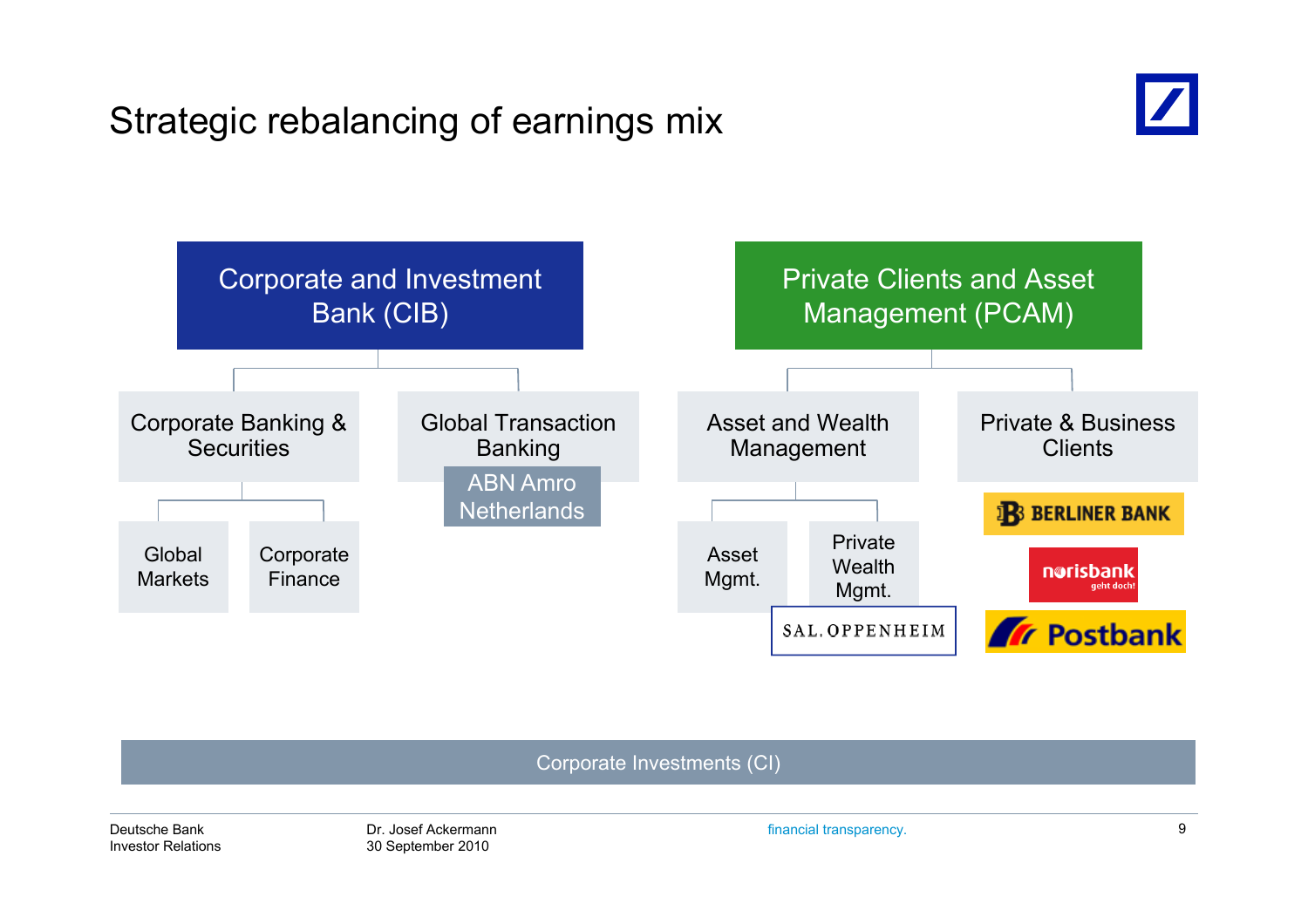### PBC ambition level Income before income taxes, in EUR bn



>3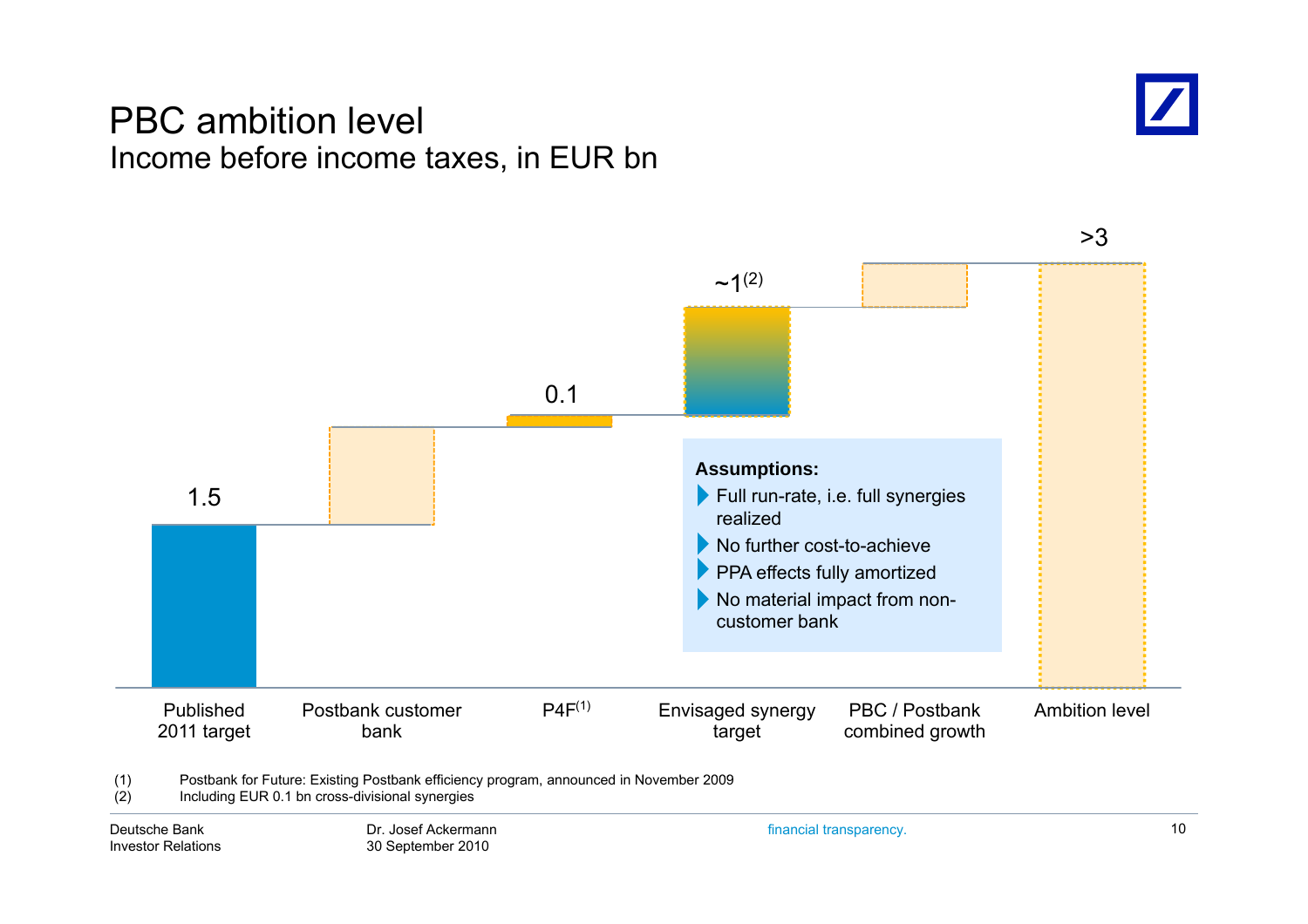

# 1 Executing on Management Agenda Phase 4

# **2 Transactions and financial impact**

3 Retail powerhouse in Europe's biggest economy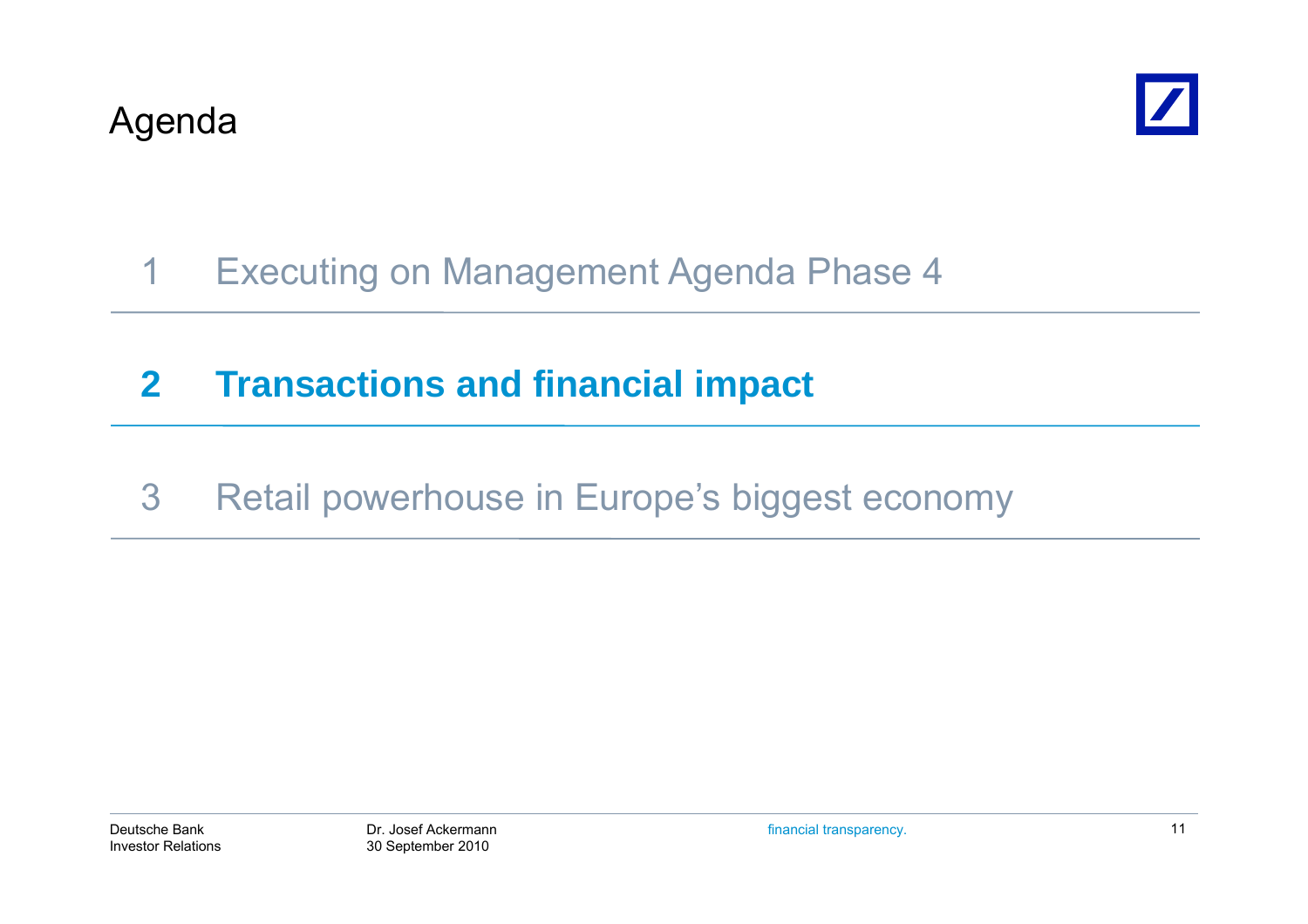# Rationale for transactions



| Why do<br>public tender<br>offer now?                 | Use time window, thus pass 30% threshold and qualify as voluntary public tender offer (PTO)<br>with releasing effect<br>Optimize value for shareholders by reducing total acquisition costs by up to EUR 1.6 bn<br>Aim for early consolidation, potentially in 4Q2010 |
|-------------------------------------------------------|-----------------------------------------------------------------------------------------------------------------------------------------------------------------------------------------------------------------------------------------------------------------------|
| <b>Why</b><br>consolidate<br>now?                     | Aspire to accelerate integration process to maximize shareholder return<br>- Aim to realize synergy potential and take full advantage of growth opportunities                                                                                                         |
| <b>Why</b><br>$9.9(1)$ billion<br>net new<br>capital? | Mainly to cover capital consumption from Postbank consolidation, and to support capital base<br>Maintain prudent capital management while allowing for capital relief from run-off in Postbank<br>non-core portfolio                                                  |

#### Aim to accelerate integration, optimize acquisition cost, support balance sheet restructuring

(1) Net capital increase , i.e. incl. dividend accrual for new shares for 1H2010 and transaction fees after tax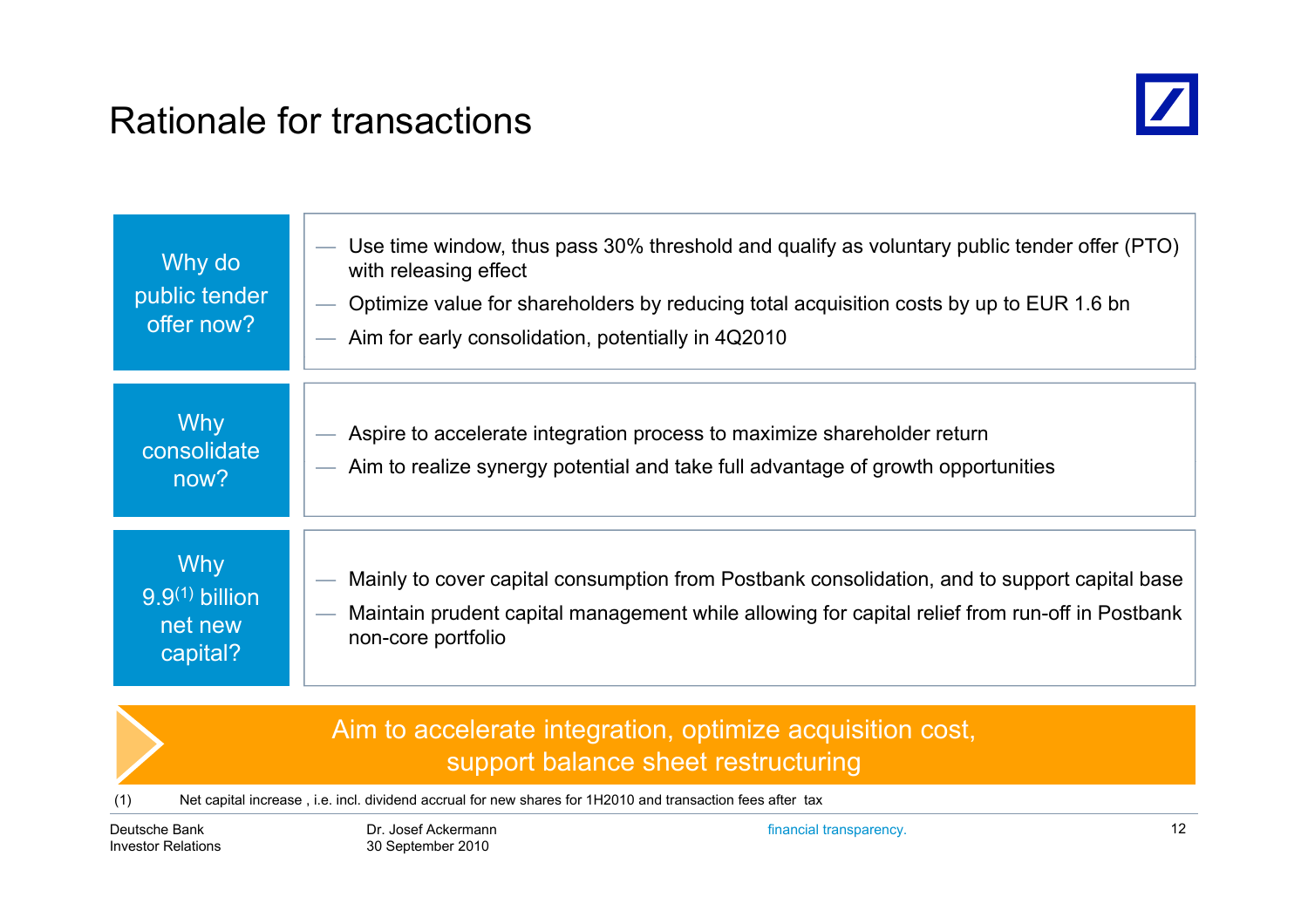

### Timetable for the transactions2010, non-linear scale



Deutsche BankInvestor Relations financial transparency. 13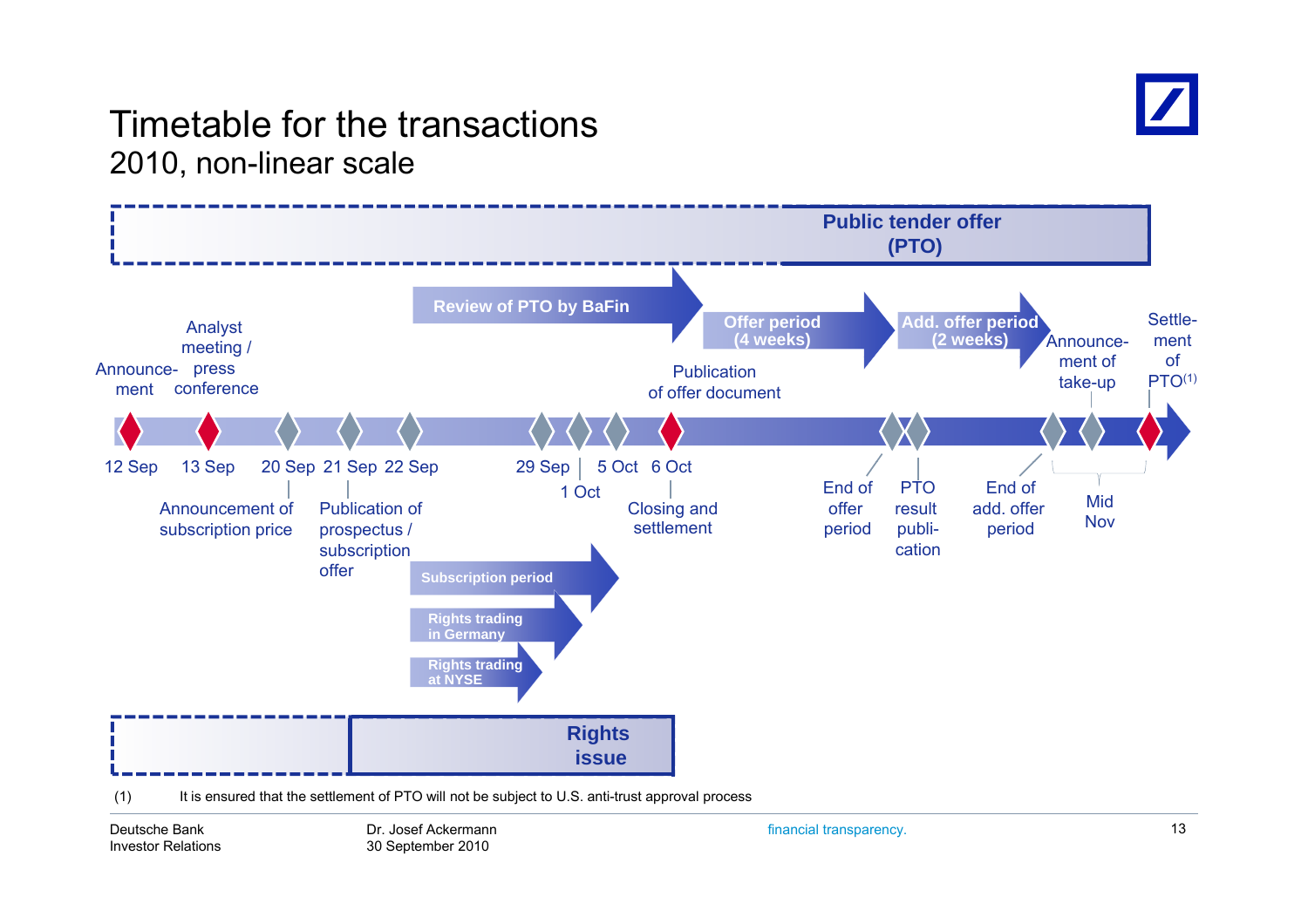

Assuming

Add-on in

# Why do public tender offer (PTO) now? Illustrative economic purchase price value



(3)  $\hspace{1cm}$  Assumes that Deutsche Bank is able to acquire all current free float at the PTO price either in the course of the PTO or thereafter, whereas in case of a later

mandatory PTO it would have to acquire the entire free float at a price equal to the higher price derived from the put / call structure (incl. interest)

(4) Present value paid in 2009 (5) 3-month VWAP (calculated by BaFin)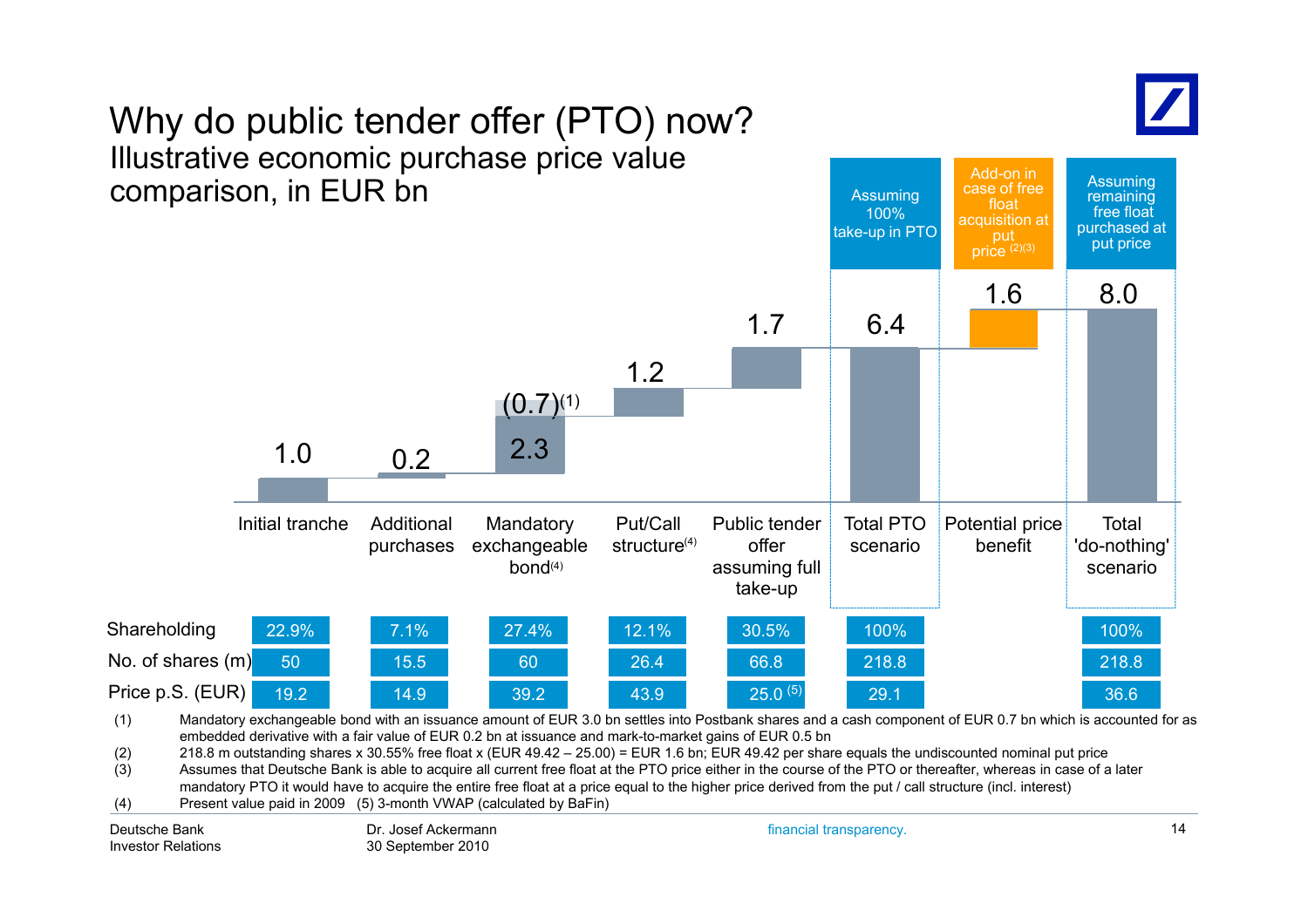# Methodology for Tier 1 capital impact assessment



| Capital<br>increase<br>impact                         | Calculated with the fully underwritten subscription price of EUR 33.00 for 308.64 m shares, which equals<br>EUR 10.2 bn of gross proceeds; net capital increase of EUR 9.9 bn reflects dividend accrual assumption of<br>EUR 0.75 per new share for 1H2010 and transaction fees after tax (EUR 10.0 bn before dividend accruals)                                                                                                                                                                                                                                                                                                                      |
|-------------------------------------------------------|-------------------------------------------------------------------------------------------------------------------------------------------------------------------------------------------------------------------------------------------------------------------------------------------------------------------------------------------------------------------------------------------------------------------------------------------------------------------------------------------------------------------------------------------------------------------------------------------------------------------------------------------------------|
| <b>PTO</b><br>take-up                                 | Assumes take-up of 21% in public tender offer (PTO)                                                                                                                                                                                                                                                                                                                                                                                                                                                                                                                                                                                                   |
| <b>RWA</b>                                            | Postbank RWAs, including market risk, supported with 10% target Tier 1 ratio of Deutsche Bank                                                                                                                                                                                                                                                                                                                                                                                                                                                                                                                                                         |
| Valuation /<br>purchase price<br>allocation           | Basis: Fair value (FV) disclosure of Postbank per 30 June 2010 (outside-in view); adjustments only for known<br>methodological differences, especially application of liquidity spreads for Postbank's loans and receivables<br>Final calculation of FVs for purchase price allocation can only be determined at the time of full consolidation; the<br>÷<br>amounts can significantly differ from those of the outside-in view, mainly due to market movements until full<br>consolidation (especially interest rates, liquidity spreads) and application of Deutsche Bank's FV methods and<br>policies after access to Postbank's books and records |
| <b>IFRS 3 loss</b>                                    | Under current IFRS 3 rule <sup>(1)</sup> , the documented intention to consolidate triggers revaluation of existing equity<br>interest (including mandatory exchangeable) at Fair Value (FV) through P&L expected future cash flows have<br>not deteriorated<br>Revaluation takes into account cumulative equity pick-ups and is based on an assumed FV of EUR 25.00 of<br>Postbank share; if DB decides to fully consolidate before publication of 3Q2010 results, the IFRS 3 loss will<br>already have to be recorded in 3Q2010                                                                                                                     |
| <b>Reversal of</b><br><b>current Tier 1</b><br>impact | Tier 1 impact from full consolidation benefits from reversal of EUR 2.4 bn Tier 1 capital consumption from<br>current investment in Postbank                                                                                                                                                                                                                                                                                                                                                                                                                                                                                                          |
| (1)                                                   | Under previous IFRS 3 rule (until 2009), instead of a revaluation loss via P&L, the goodwill would have been higher, i.e. no material difference in Tier 1 capital impact                                                                                                                                                                                                                                                                                                                                                                                                                                                                             |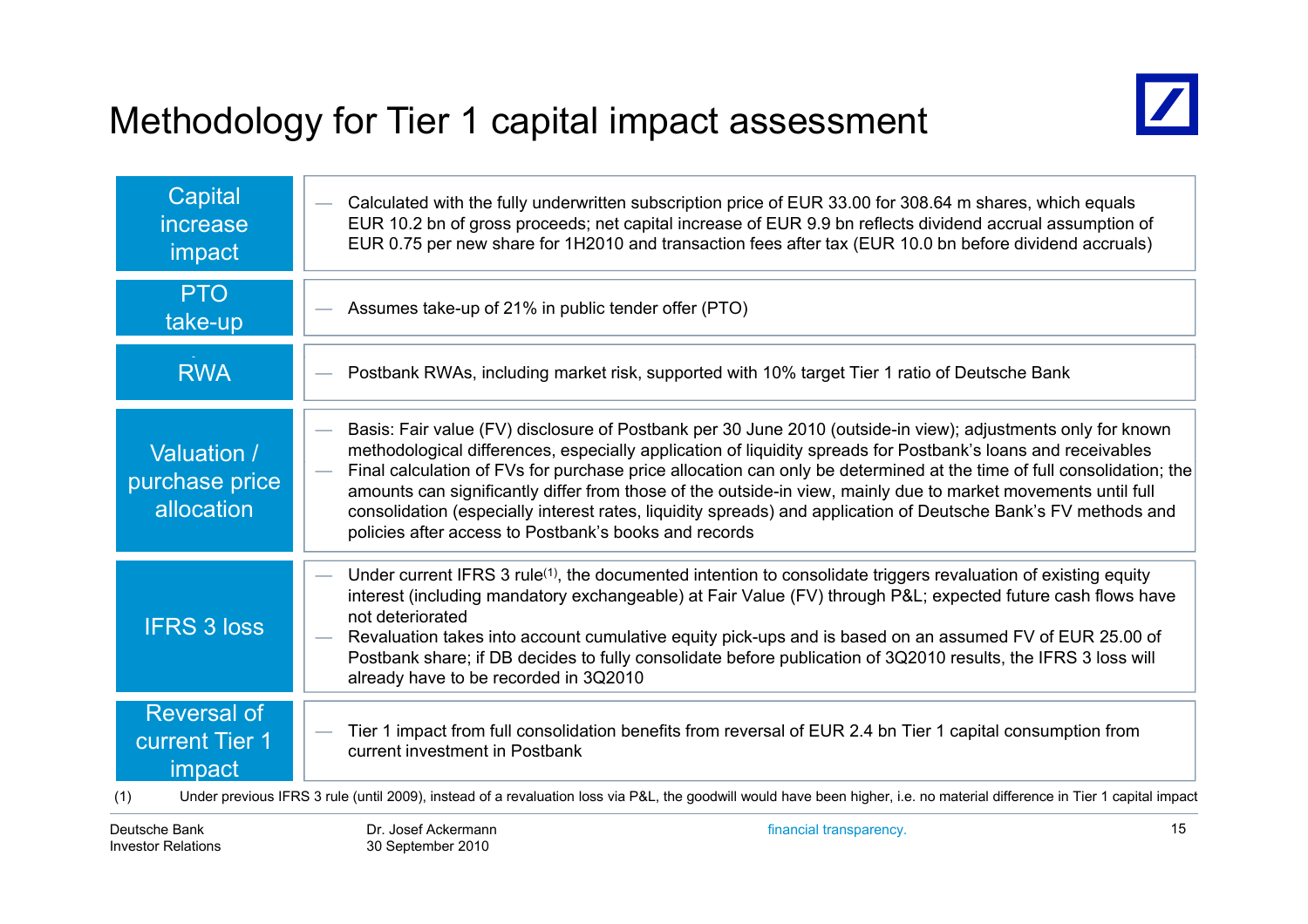

# Estimate of Tier 1 capital impact from Postbank consolidation  $\boxed{\phantom{a}}$ As of 30 June 2010, outside-in, based on 21% take-up in public tender offer and methodology explained on page 15, in EUR bn



(3) Goodwill recognized for regulatory purposes is lower than IFRS goodwill due to differences in the treatment of deferred tax liabilities on intangible assets

Deutsche BankInvestor Relations financial transparency. 16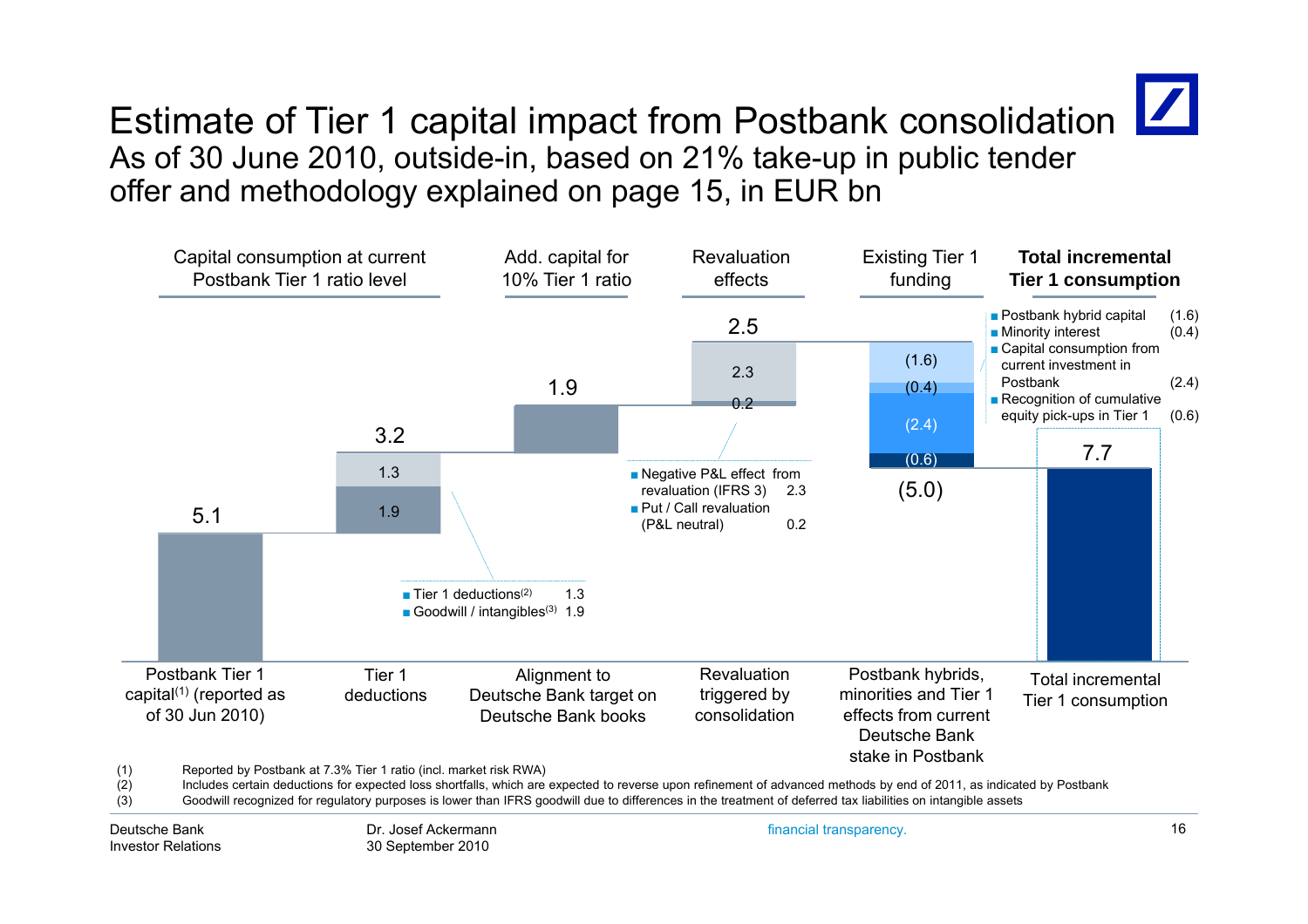

# Potential capital impact of capital increase and Postbank consolidation, based on 2Q2010 $^{\left(1\right)}$

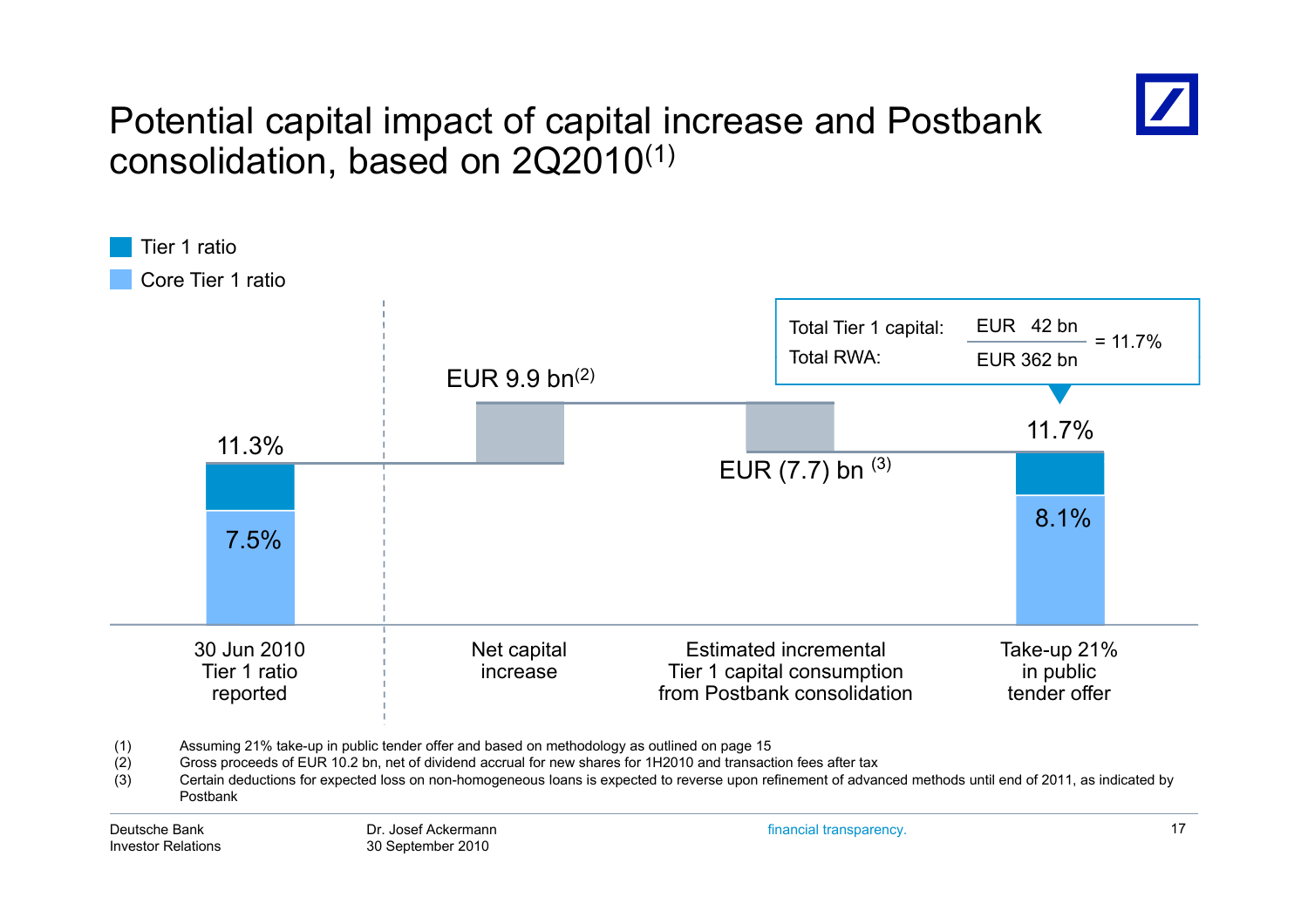### Postbank balance sheet: Non-customer vs. customer bankIn EUR bn, 30 Jun 2010



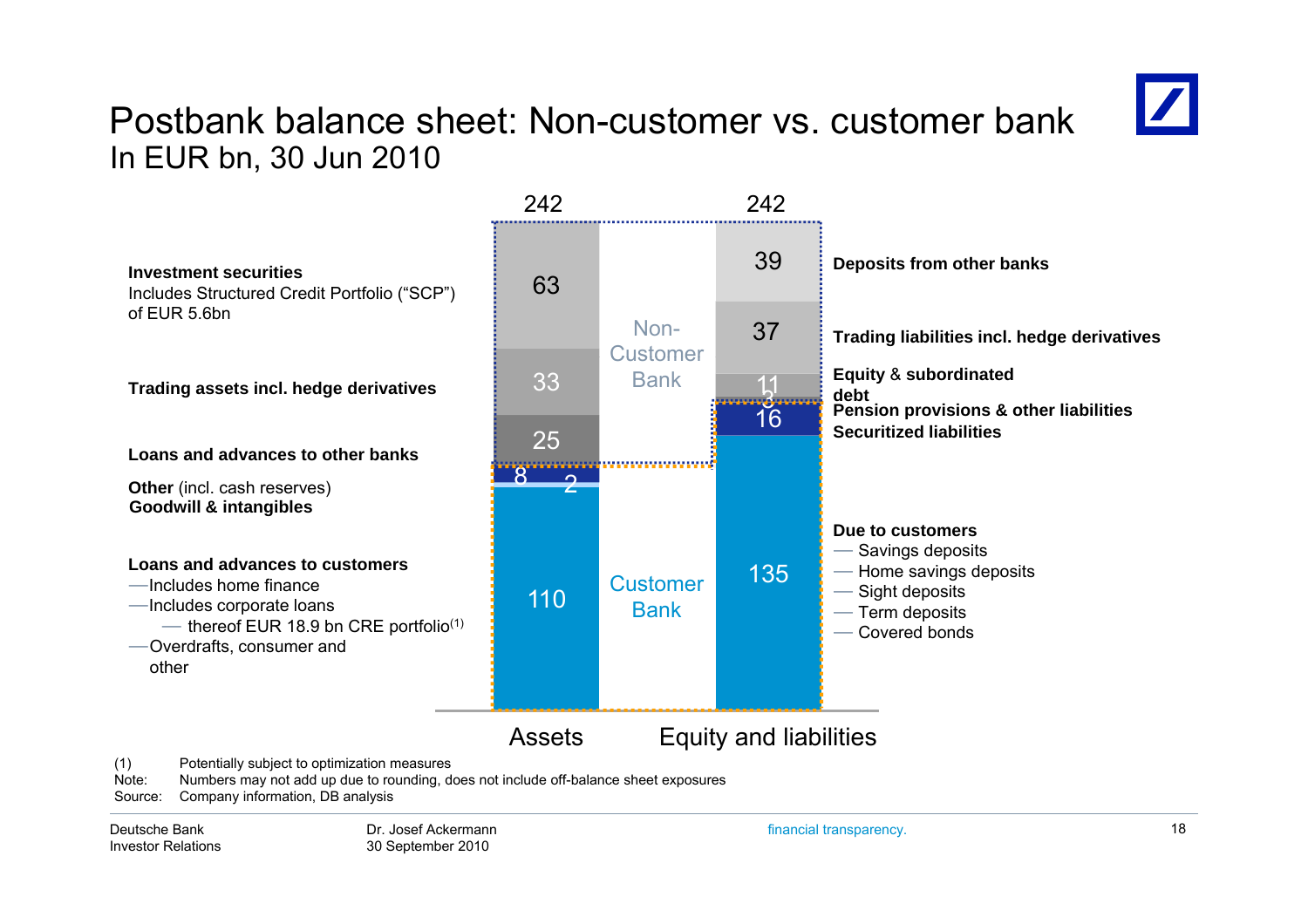### Potential for mid-term capital relief from run-off of noncustomer assets 30 June 2010, in EUR bn

O perational risk



(1) Capital relief potential includes EUR 0.9 bn RWA reductions (outside-in assuming risk weights as of 30 June 2010 and 10% Tier 1 ratio) from run-off of investment securities portfolio, as indicated by Postbank, and certain deductions for non-homogeneous loans, partly referring to customer assets, which are expected to reverse by end 2011, as indicated by Postbank

Note: Scale not linear due to presentation purposes

Deutsche BankInvestor Relations financial transparency. 19

illustrative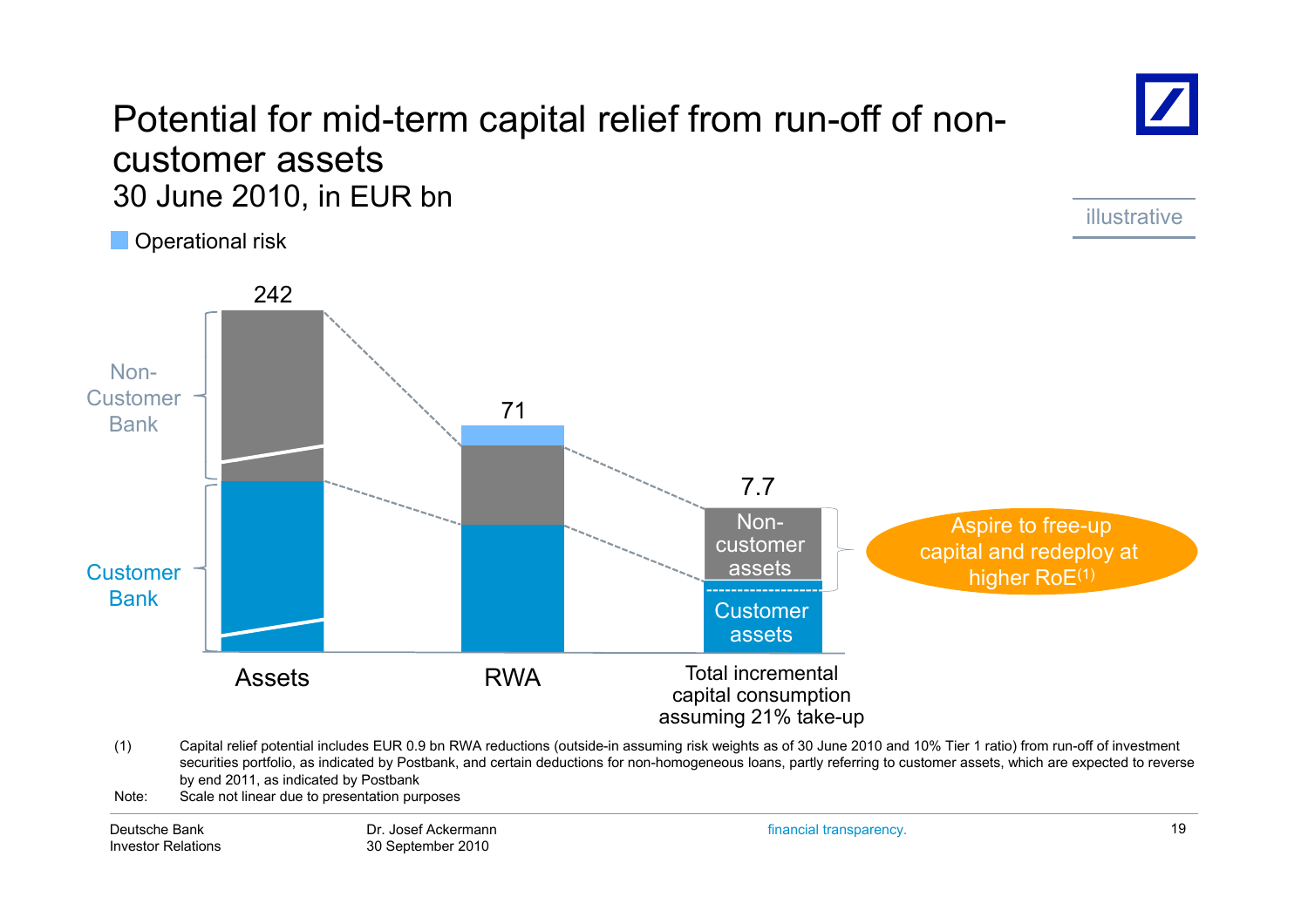

# 1 Executing on Management Agenda Phase 4

2 Transactions and financial impact

# **3 Retail powerhouse in Europe's biggest economy**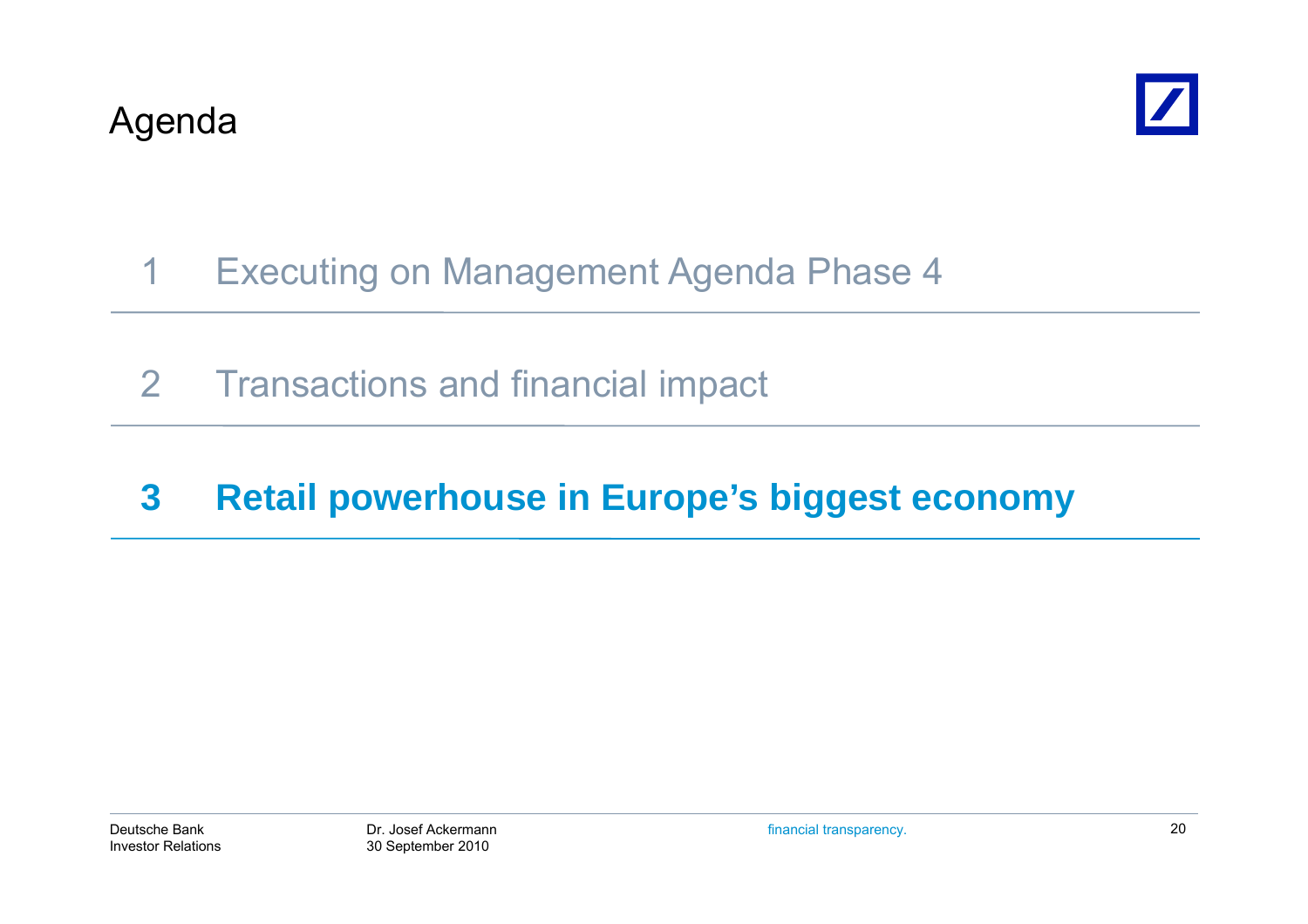# Germany: Healthy market environment



616

22

981

19



#### Germany with strong economy, …

(1) Loan loss provisions in % of revenues in retail banking, average of leading market players of respective country Source: DB Research, ECB, Company reports

Deutsche BankInvestor Relations

Dr. Josef Ackermann30 September 2010

financial transparency. 21

12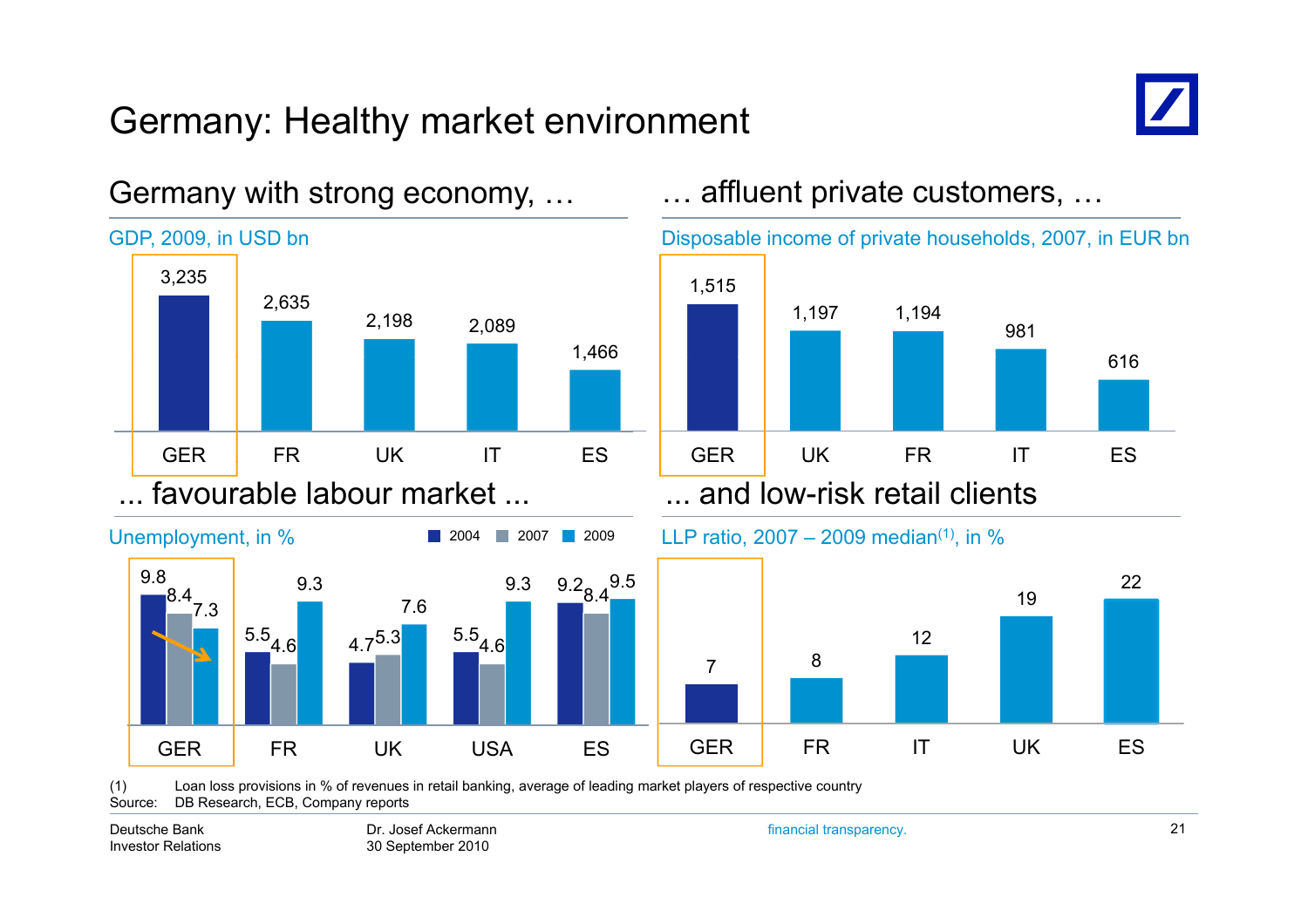

# PBC / Postbank to become a clear leader in Germany and to close the gap vs. large European players

German retail market European retail peers Domestic clients, Dec 2009, in million Domestic net revenues in retail business, FY2009, in EUR bnيصا  $~50$  10.4 Intesa SanPaolo $\P\Psi$  $~1.30$ Santanderr 18.8 7.4Unicredit10 14 24PBC + 7.2PBC + **1** 4.0 3.2 117.0**COMMERZBANK BBVA** 6 26.2NordeaBNP Paribas7**ING SODIBa** 6.1**SHypoVereinsbank** 4<br>Commerzbank<sup>(1)</sup> 4.33.9ING**TARGO** X BANK 3

(1) Segment Private Customers Source: Company data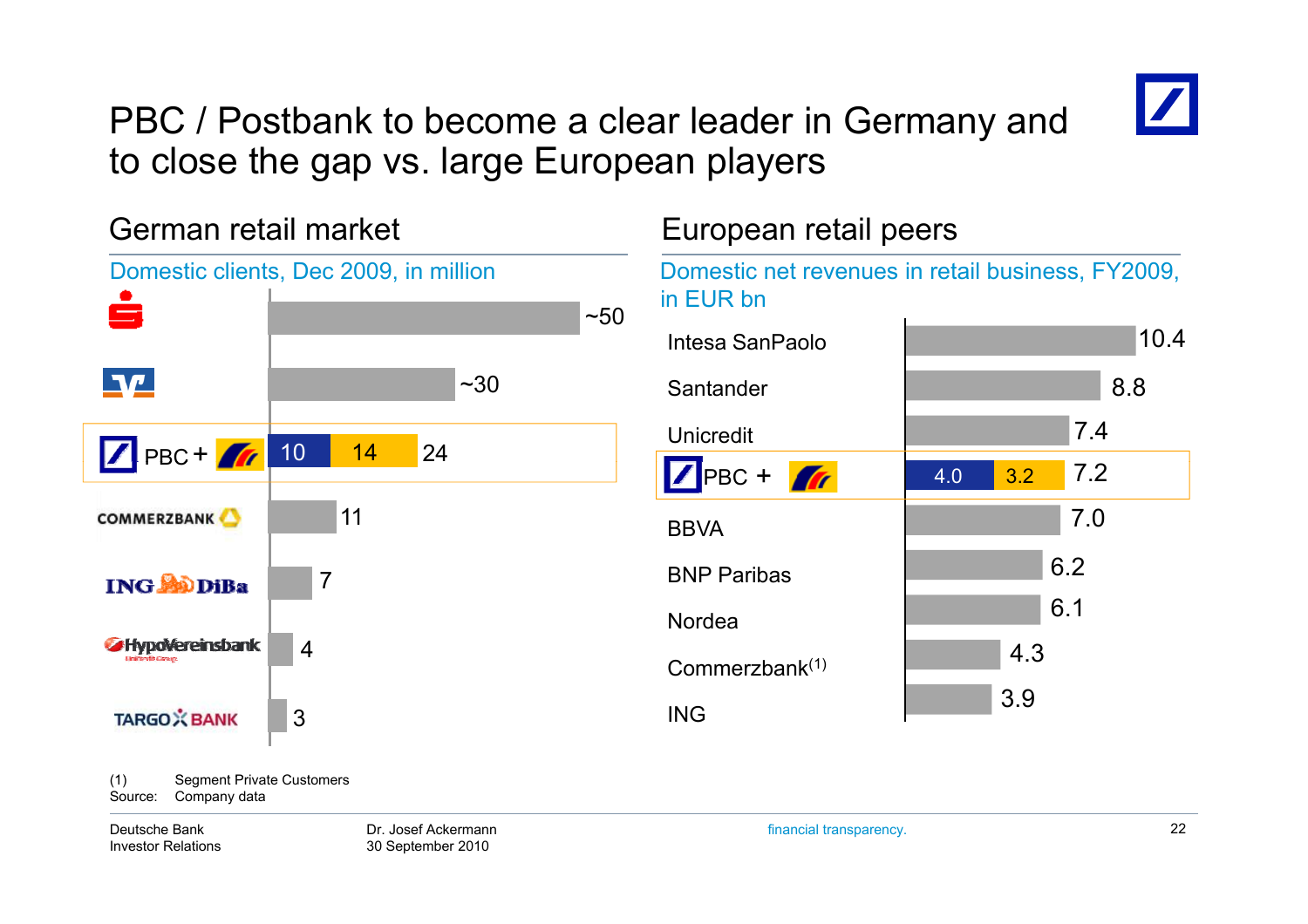# A retail powerhouse



### Facts and figures

#### 30 June 2010 / 1H2010

|                                     | <b>PBC</b><br>global | <b>Postbank</b> | Pre-<br>integration<br>PBC + PB |
|-------------------------------------|----------------------|-----------------|---------------------------------|
| Clients, in m                       | 14.5                 | $14.0^{(1)}$    | 28.5                            |
| <b>Branches</b>                     | 1,778                | 1,119           | 2,897                           |
| <b>Mobile Sales Force</b>           | >3,000               | $>4,000^{(1)}$  | >7,000                          |
| Post Partner agencies               |                      | >4,500          | >4,500                          |
| <b>FTE</b>                          | 23,925               | 20,750          | 44,675                          |
| Securities, in EUR bn               | 113                  | 12              | 125                             |
| Deposits <sup>(2)</sup> , in EUR bn | 110                  | 114             | 224                             |
| Loans, in EUR bn                    | 100                  | 109             | 209                             |
| RWA, in EUR bn                      | 38                   | 71              | 109                             |
| Revenues, in EUR m                  | 2,857                | 1,936           | 4,793                           |
|                                     |                      |                 |                                 |
| IBIT, in EUR m                      | 423                  | 225             | 648                             |

#### German branch networks



(1) Postbank Annual Report 2009 (German version p. 10); on Postbank Interim Report as of 30 June 2010

(2) Includes sight, term, savings and home savings deposits from retail and business clients

EUR 260 bn retail deposits<sup>(3)</sup>

(3) Includes EUR 50 bn Deutsche Bank Private Wealth Management, and excludes business clients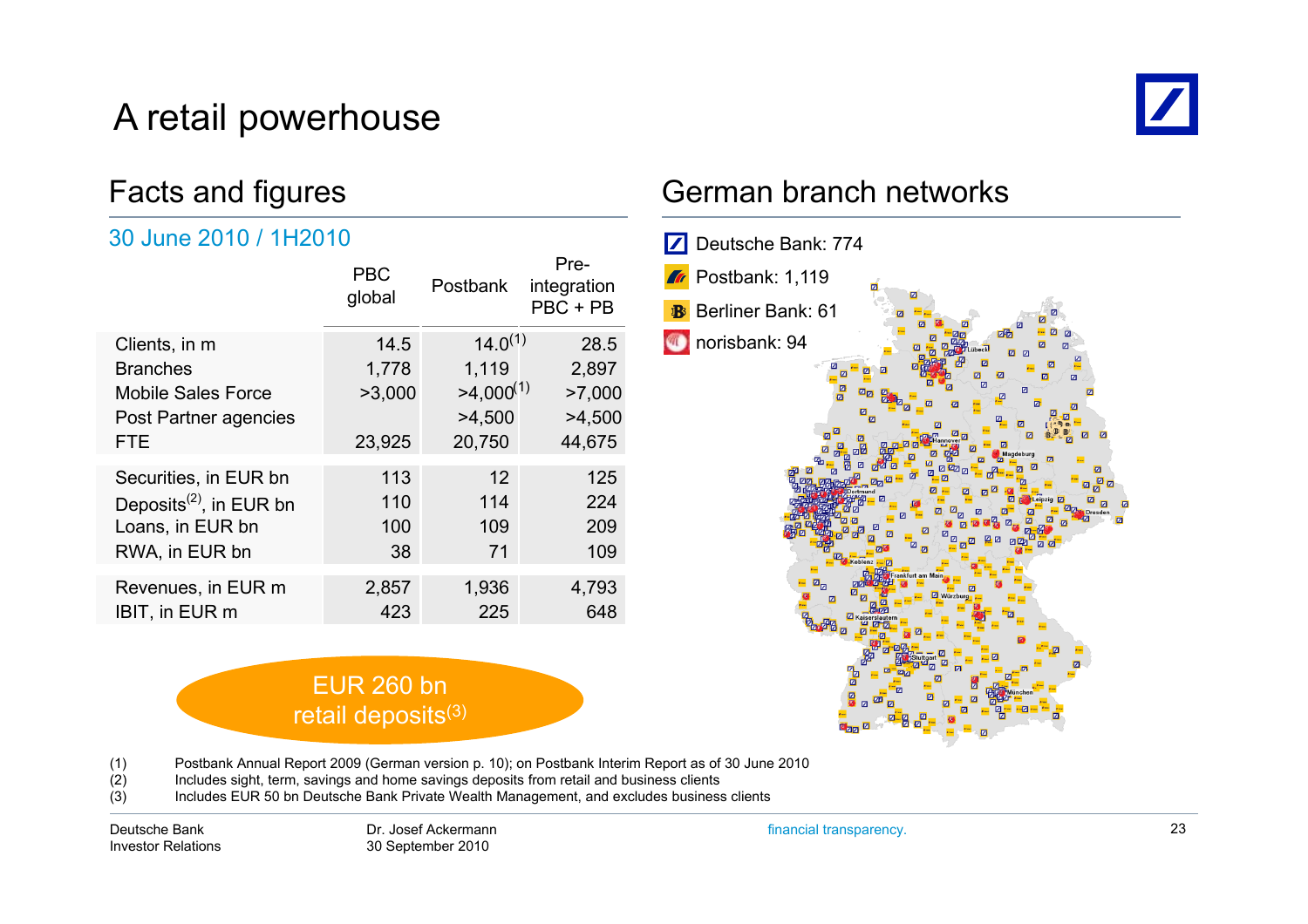# Complementary business propositions ...





(1) Note: Page with brand focus, not necessarily legal entities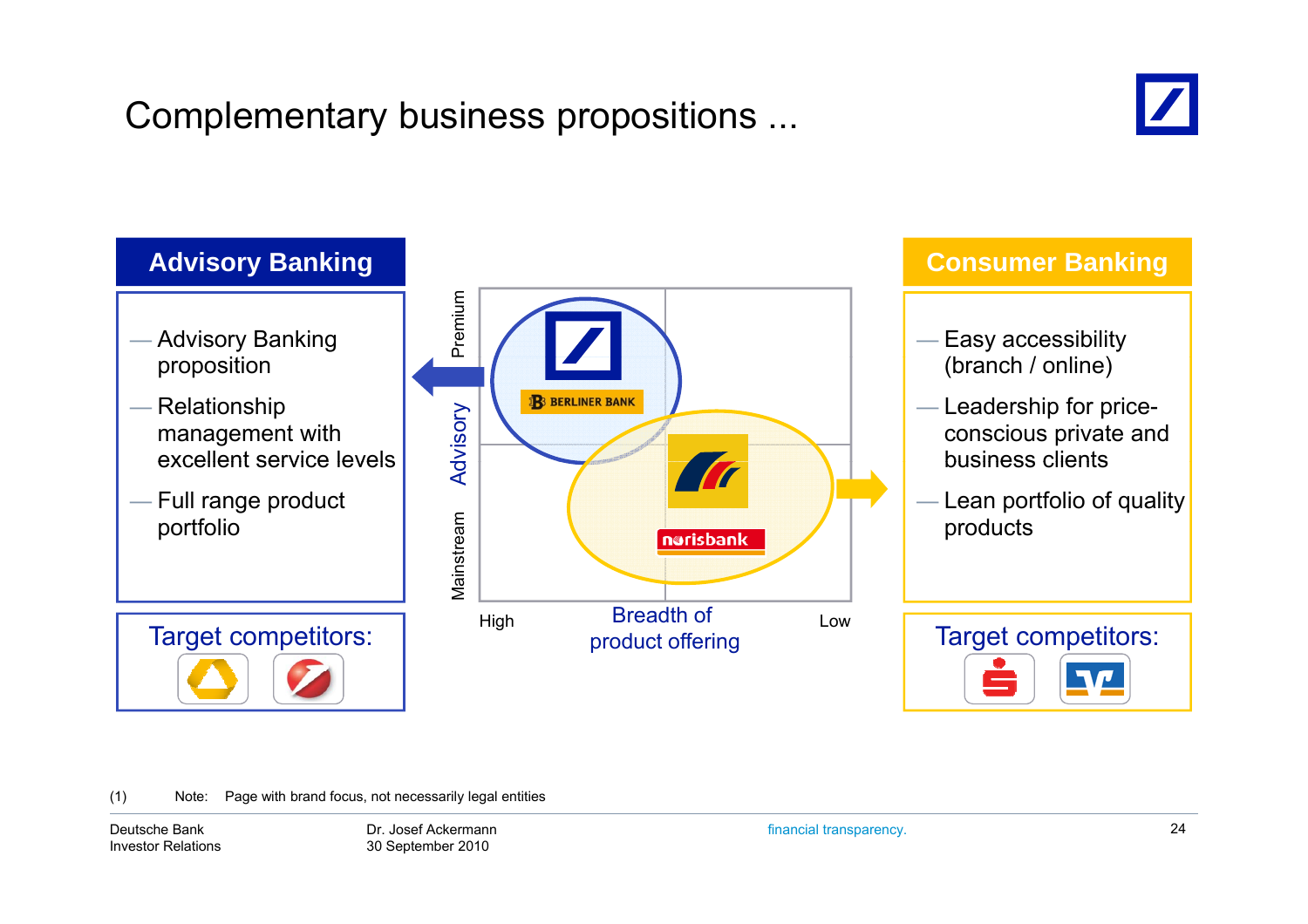#### Market share $(1)$  Revenues $(2)$ In % In % of total **Tr**  $~8 - 10%$ Tr  $~85 - 75%$ **Current Account /Saving**  $\boldsymbol{Z}$  $~50\%$  $\sim$ 5-6%  $\boldsymbol{Z}$ **Tr**  $~20 - 30%$ **Tr**  $~23 - 4\%$ **Loan / Mortgages / Home Savings** ~3-4% $~25\%$ **Tr**  $~2 - 10%$  $~14 - 5\%$ **Art Investments / Insurance** $\overline{\mathbf{Z}}$  $~25\%$  $\boldsymbol{Z}$ ~10-14%

… reflected in different business mix

(1) FMDS Data (and eFinancLab) 2009 analysis (508) by DB Market Research; current account / savings used 'banking relation' and 'current account'; investment / insurance used 'investment account' and 'shares', full market > 100% due to multi banking usage

(2) Postbank: Focus retail and business (small cap) client segment; data outside in estimation based on market revenue pools and expert opinion / modelling; Deutsche  $(2)$ Bank: PBC Germany incl. Berliner Bank, excl. norisbank, Management Reporting (UBR), all Data 2009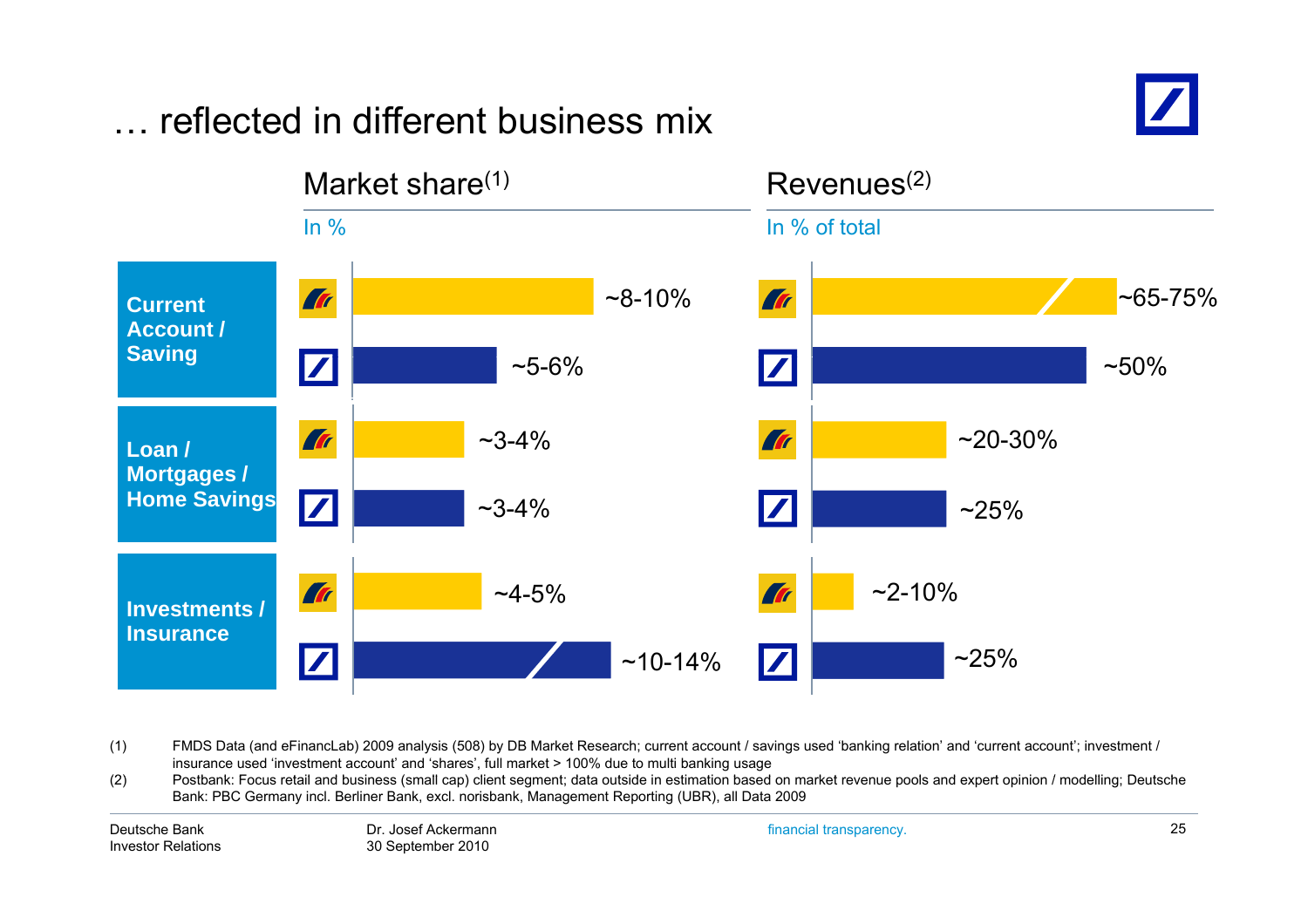### Synergy targets and cost-to-achieve estimate In EUR m



**Outside-in view**



Deutsche BankInvestor Relations financial transparency. 26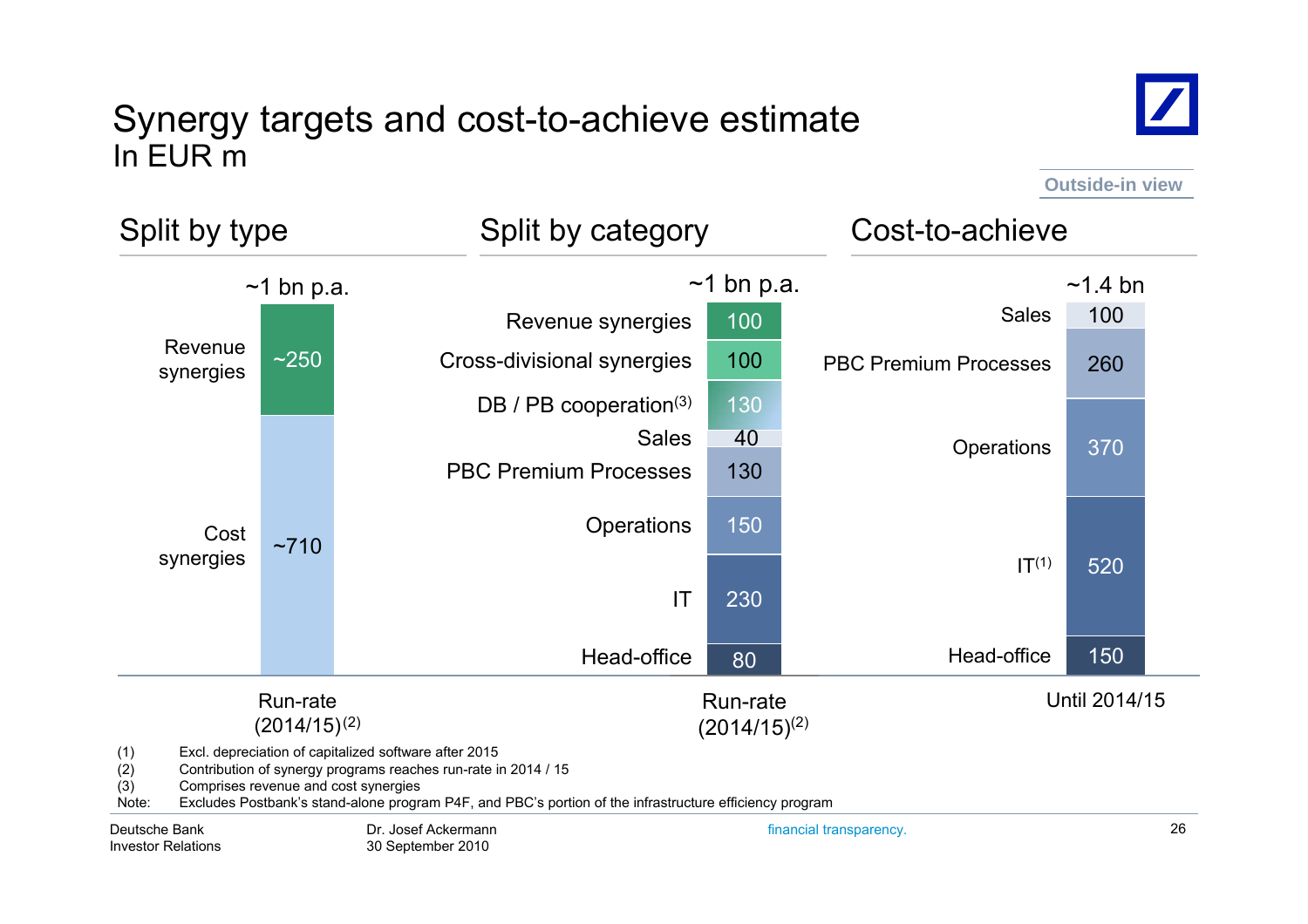Ambition level for the combined retail franchise



Revenues of EUR >10 bn

Income before income taxes of EUR >3 bn

Cost / income ratio of <60%

Pre-tax RoE of >20%

Top 5 retail deposit taker in Europe

#### **Assumptions:**



No further cost-to-achieve

**PPA effects fully amortized** No material impact from non-customer bank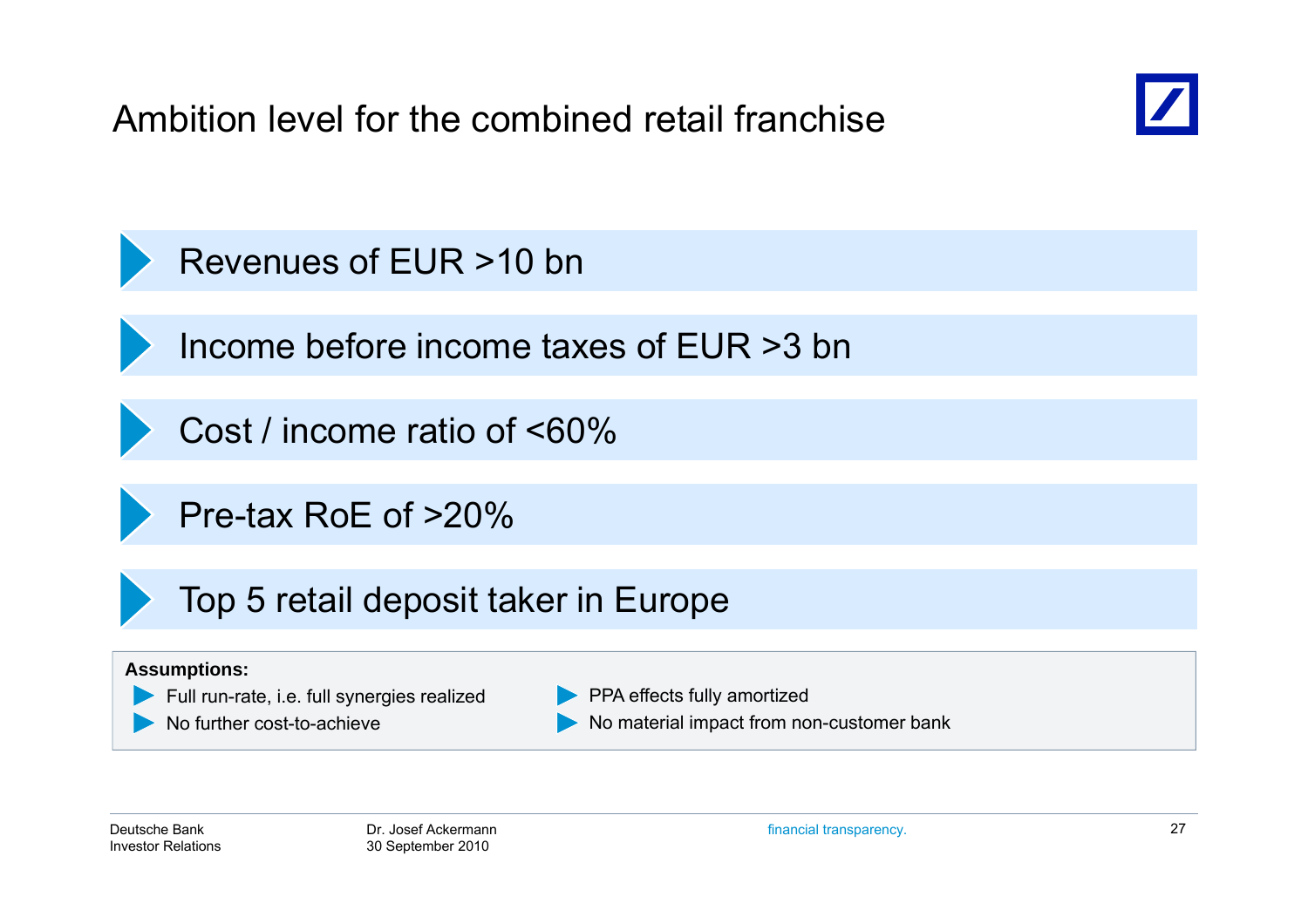

On balance, our assumptions<sup>(1)</sup> still support EUR 10 bn pre-tax profit target for 2011 $^{(2)}$ 

From today's perspective, the acquisition does not change this target

We maintain our Tier 1 ratio target of at least 10% until new capital regime in place

(2) From core businesses, excluding Corporate Investments and Consolidation & Adjustments

<sup>(1)</sup> Some environmental variables are in line with or ahead of our assumptions, others have not yet reached the expected levels, particularly with respect to the normalization of interest rates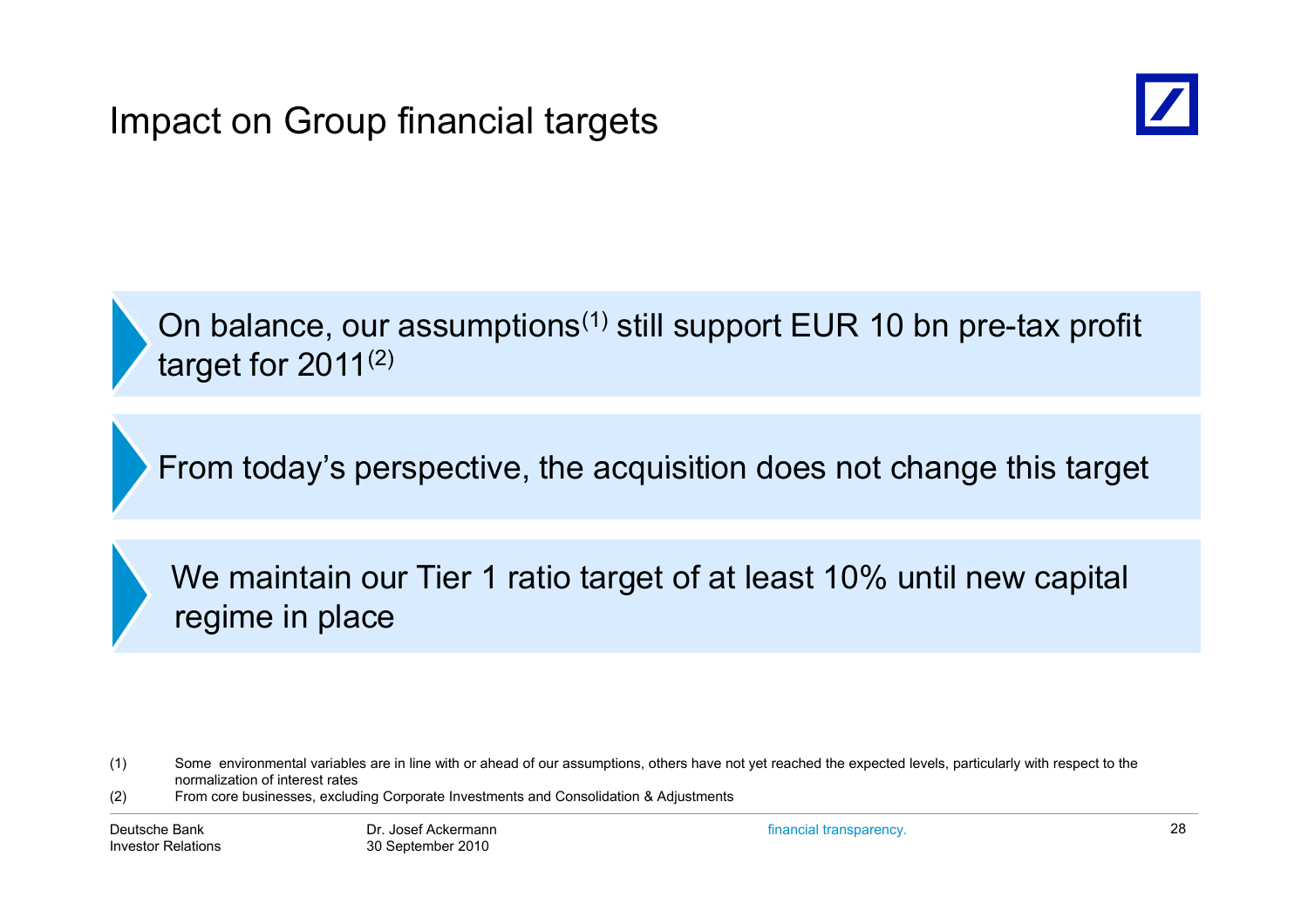# Cautionary statements

This presentation contains forward-looking statements. Forward-looking statements are statements that are not historical facts; they include statements about our beliefs and expectations and the assumptions underlying them. These statements are based on plans, estimates and projections as they are currently available to the management of Deutsche Bank. Forward-looking statements therefore speak only as of the date they are made, and we undertake no obligation to update publicly any of them in light of new information or future events.

By their very nature, forward-looking statements involve risks and uncertainties. A number of important factors could therefore cause actual results to differ materially from those contained in any forward-looking statement. Such factors include the conditions in the financial markets in Germany, in Europe, in the United States and elsewhere from which we derive <sup>a</sup> substantial portion of our revenues and in which we hold <sup>a</sup> substantial portion of our assets, the development of asset prices and market volatility, potential defaults of borrowers or trading counterparties, the implementation of our strategic initiatives, the reliability of our risk management policies, procedures and methods, and other risks referenced in our filings with the U.S. Securities and Exchange Commission (SEC). Such factors are described in detail in our SEC Form 20-F of 16 March 2010 under the heading "Risk Factors." Additional factors relating to the takeover offer and related transactions referred to in this presentation include the unavailability of internal Postbank information to Deutsche Bank, limits on Deutsche Bank's ability to achieve the benefits or synergies it expects or to avoid higher costs for integration and the combined business, the effect of the transaction on Deutsche Bank's core capital and other risks referenced under the headings "Risk Factors" in the prospectus dated 29 September 2009, as it will be supplemented by the prospectus supplement expected to be filed with the SEC on or about 21 September 2010. Copies of this document are readily available upon request or can be downloaded from www.sec.gov.

In addition, this presentation contains financial and other information which has been derived from publicly available information disclosed by persons other than Deutsche Bank ("external data"). In particular, external data has been derived from the publicly available information of Postbank as well as industry and customer-related data and other calculations taken or derived from industry reports published by third parties, market research reports, commercial publications. Commercial publications generally state that the information they contain has originated from sources assumed to be reliable, but that the accuracy and completeness of such information is not guaranteed and that the calculations contained therein are based on <sup>a</sup> series of assumptions. The external data has not been independently verified by the Company. Therefore, the Company cannot assume any responsibility for the accuracy of the external data taken or derived from public sources. Where information in this presentation has been sourced from <sup>a</sup> third party, Deutsche Bank confirms that, to the best of its knowledge, this information has been accurately reproduced and that so far as Deutsche Bank is aware and able to ascertain from information published by such third party no facts have been omitted which would render the reproduced information inaccurate or misleading.